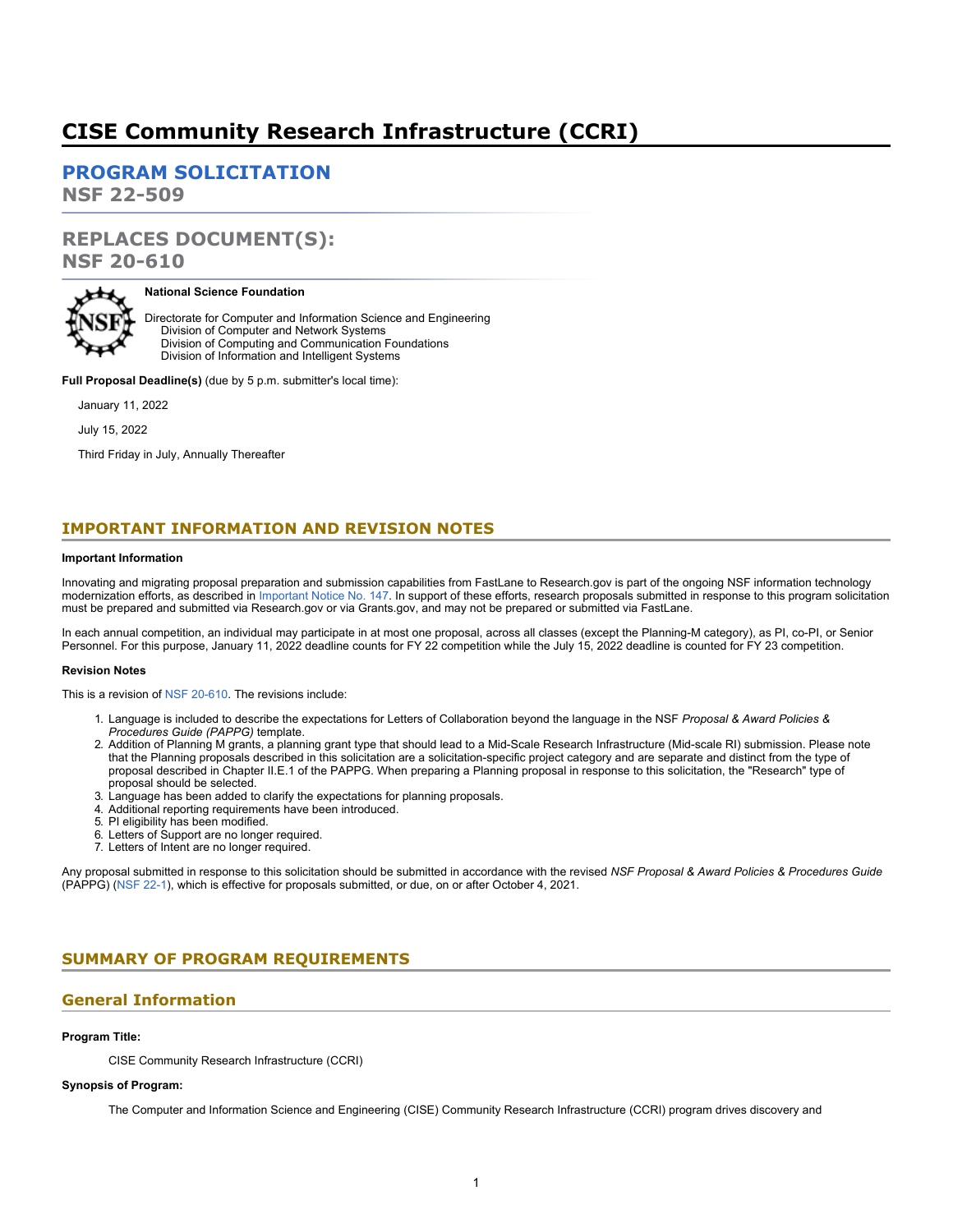learning in the core CISE disciplines of the three participating divisions [Computing and Communication Foundations (CCF), Computer and Network Systems (CNS), and Information and Intelligent Systems (IIS)] by funding the creation and enhancement of world-class research infrastructure. This research infrastructure will specifically support diverse communities of CISE researchers pursuing **focused research agendas in computer and information science and engineering**. This support involves developing the accompanying user services and engagement needed to attract, nurture, and grow a robust research community that is actively involved in determining directions for the infrastructure as well as management of the infrastructure. This should lead to infrastructure that can be sustained through community involvement and community leadership, and that will enable advances not possible with existing research infrastructure. Further, through the CCRI program, CISE seeks to ensure that researchers from a diverse range of institutions of higher education (IHEs), including minorityserving and predominantly undergraduate institutions, as well as researchers from non-profit, non-academic organizations, have access to such infrastructure.

The CCRI program supports three classes of awards:

- **Planning Community Infrastructure (Planning)** awards support planning efforts to engage research communities to develop new CISE community research infrastructures. Such an infrastructure could be eventually funded through the CCRI program (Planning-C) or the NSF mid-scale research infrastructure programs (Planning-M). For the scope of mid-scale research infrastructure proposals, see the most recent solicitation [NSF 21-505](https://www.nsf.gov/publications/pub_summ.jsp?ods_key=nsf21505).
- **Medium Community Infrastructure (Medium)** awards support the creation of new CISE community research infrastructure or the enhancement of existing CISE community research infrastructure with integrated tools, resources, user services, and research community outreach to enable innovative CISE research opportunities to advance the frontiers of the CISE core research areas. The **Medium** award class includes **New (New) and Enhance/Sustain (ENS)** awards.
- **Grand Community Infrastructure (Grand)** awards support projects involving significant efforts to develop new CISE community research infrastructure or to enhance and sustain an existing CISE community research infrastructure to enable world-class CISE research opportunities for broad-based communities of CISE researchers that extend well beyond the awardee organization(s).

Each CCRI **Medium or Grand** award may include support for operation of the infrastructure, ensuring that the awardee organization(s) is (are) well positioned to provide a high quality of service to CISE community researchers expected to use the infrastructure to realize their research goals.

#### **Cognizant Program Officer(s):**

*Please note that the following information is current at the time of publishing. See program website for any updates to the points of contact.*

- Mimi McClure, Program Director, CISE/CNS, telephone: (703) 292-8950, email: [mmcclure@nsf.gov](mailto:mmcclure@nsf.gov)
- Tatiana D. Korelsky, Program Director, CISE/IIS, telephone: (703) 292-8930, email: [tkorelsk@nsf.gov](mailto:tkorelsk@nsf.gov)
- Yuanyuan Yang, Program Director, CISE/CCF, telephone: (703) 292-8067, email: [yyang@nsf.gov](mailto:yyang@nsf.gov)
- Deepankar Medhi, telephone: (703) 292-2935, email: [dmedhi@nsf.gov](mailto:dmedhi@nsf.gov)

#### **Applicable Catalog of Federal Domestic Assistance (CFDA) Number(s):**

47.070 --- Computer and Information Science and Engineering

### **Award Information**

**Anticipated Type of Award:** Standard Grant or Continuing Grant

**Estimated Number of Awards:** 10 to 25

With up to 10 **Planning** awards, up to 12 **Medium** awards, and up to 3 **Grand** awards in each competition. **Medium** awards will be for up to three years and in the \$750,000 - \$2,000,000 range per award. **Grand** awards will be for up to five years and in the \$2,000,000 - \$5,000,000 range per award. **Planning** awards will be for up to one and one-half years and in the \$50,000 - \$100,000 range per award for Planning-C category and up to two years in the \$100,000 - \$250,000 - \$250,000 - \$250,000 - \$250,000 - \$250,000 - \$250,000 - \$250,00 range per award for Planning-M category.

**Anticipated Funding Amount:** \$24,000,000 annually, subject to the availability of funds.

### **Eligibility Information**

#### **Who May Submit Proposals:**

Proposals may only be submitted by the following:

- Institutions of Higher Education (IHEs) Two- and four-year IHEs (including community colleges) accredited in, and having a campus located in the US, acting on behalf of their faculty members. Special Instructions for International Branch Campuses of US IHEs: If the proposal includes funding to be provided to an international branch campus of a US institution of higher education (including through use of subawards and consultant arrangements), the proposer must explain the benefit(s) to the project of performance at the international branch campus, and justify why the project activities cannot be performed at the US campus.
- Non-profit, non-academic organizations: Independent museums, observatories, research labs, professional societies and similar organizations in the U.S. associated with educational or research activities.

#### **Who May Serve as PI:**

By the submission deadline, any PI, co-PI, or other senior project personnel must hold a primary, full-time appointment in a research position at a US-based campus of an organization eligible to submit to this solicitation (see above), with exceptions granted for family or medical leave, as determined by the submitting organization.

Individuals with *primary* appointments at for-profit non-academic organizations or at overseas branch campuses of US IHEs are not eligible.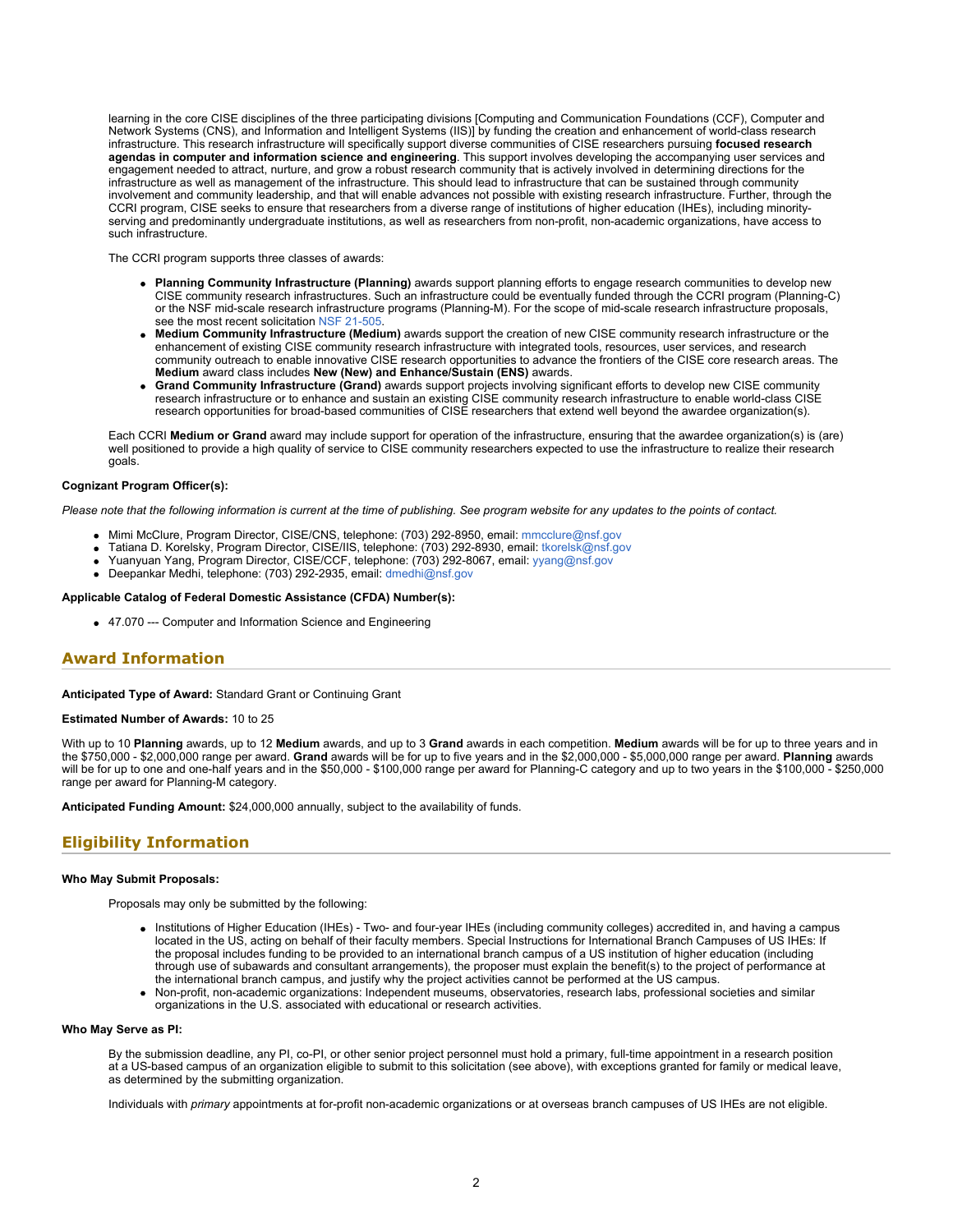#### **Limit on Number of Proposals per Organization:**

There are no restrictions or limits.

#### **Limit on Number of Proposals per PI or co-PI:** 1

In each annual competition, an individual may participate in at most one proposal, across all classes (except the Planning-M category), as PI, co-PI, or Senior Personnel. Note that any proposals submitted to the Planning-M track will not be counted against this limit. Beyond the limit noted above, a PI may submit at most one Planning-M proposal.

**These eligibility constraints will be strictly enforced in order to treat everyone fairly and consistently**. In the event that an individual exceeds this limit, the proposal received within the limit will be accepted based on the earliest date and time of proposal submission (i.e., the first proposal received will be accepted and the remainder will be returned without review). **No exceptions will be made.**

### **Proposal Preparation and Submission Instructions**

#### **A. Proposal Preparation Instructions**

- **Letters of Intent:** Not required
- **Preliminary Proposal Submission:** Not required
- **Full Proposals:**
	- Full Proposals submitted via Research.gov: *NSF Proposal and Award Policies and Procedures Guide* (PAPPG) guidelines apply. The complete text of the PAPPG is available electronically on the NSF website at: [https://www.nsf.gov/publications/pub\\_summ.jsp?](https://www.nsf.gov/publications/pub_summ.jsp?ods_key=pappg) [ods\\_key=pappg.](https://www.nsf.gov/publications/pub_summ.jsp?ods_key=pappg)
	- Full Proposals submitted via Grants.gov: *NSF Grants.gov Application Guide: A Guide for the Preparation and Submission of NSF Applications via Grants.gov* guidelines apply (Note: The *NSF Grants.gov Application Guide* is available on the Grants.gov website and on the NSF website at: [https://www.nsf.gov/publications/pub\\_summ.jsp?ods\\_key=grantsgovguide](https://www.nsf.gov/publications/pub_summ.jsp?ods_key=grantsgovguide)).

#### **B. Budgetary Information**

#### **Cost Sharing Requirements:**

Inclusion of voluntary committed cost sharing is prohibited.

**Indirect Cost (F&A) Limitations:**

Not Applicable

**Other Budgetary Limitations:**

Not Applicable

#### **C. Due Dates**

**Full Proposal Deadline(s)** (due by 5 p.m. submitter's local time):

January 11, 2022

July 15, 2022

Third Friday in July, Annually Thereafter

### **Proposal Review Information Criteria**

#### **Merit Review Criteria:**

National Science Board approved criteria. Additional merit review criteria apply. Please see the full text of this solicitation for further information.

### **Award Administration Information**

#### **Award Conditions:**

Additional award conditions apply. Please see the full text of this solicitation for further information.

#### **Reporting Requirements:**

Additional reporting requirements apply. Please see the full text of this solicitation for further information.

### <span id="page-2-0"></span>**TABLE OF CONTENTS**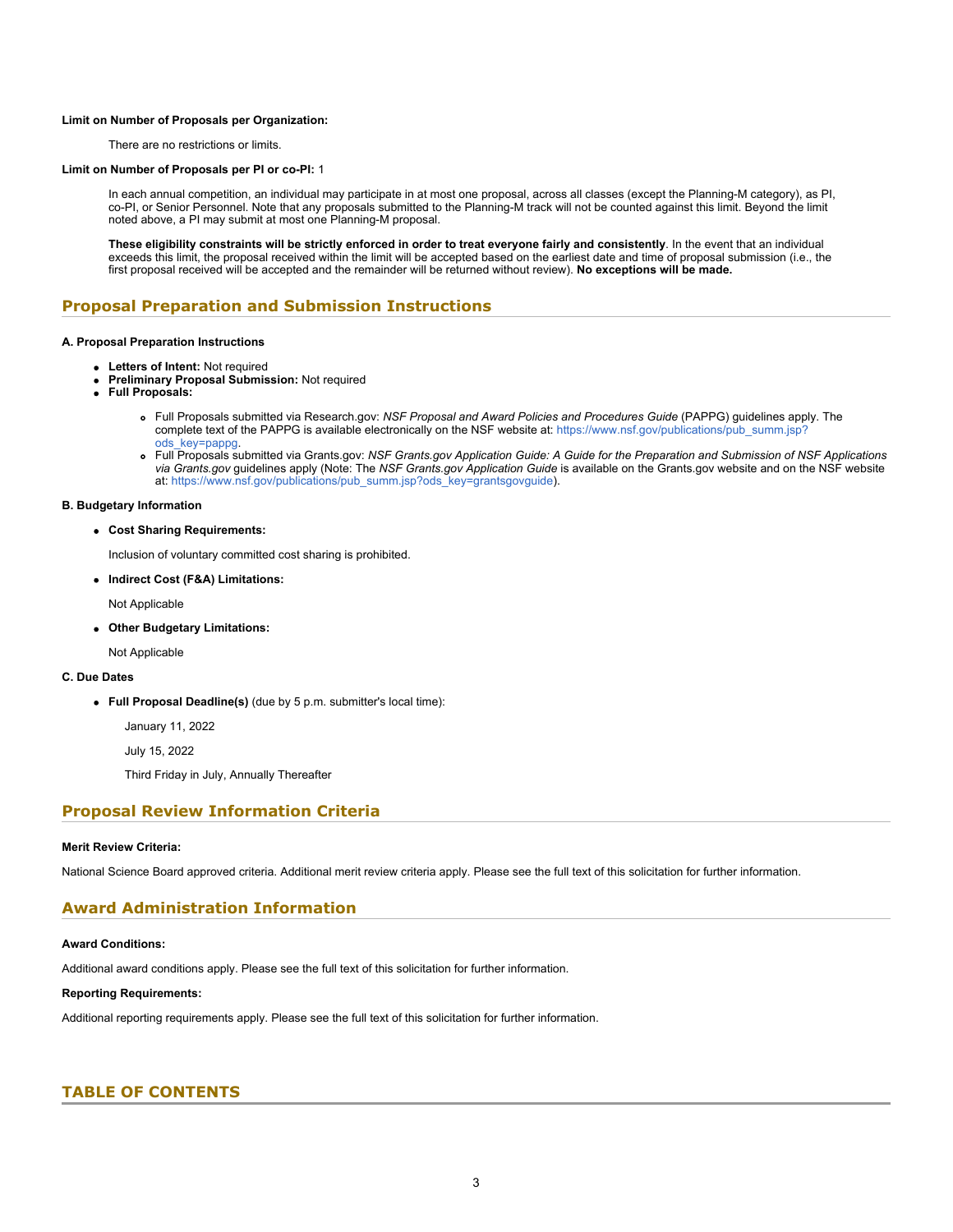#### **[Summary of Program Requirements](#page-0-0)**

- I. **[Introduction](#page-3-0)**
- II. **[Program Description](#page-3-1)**
- III. **[Award Information](#page-5-0)**
- IV. **[Eligibility Information](#page-6-0)**
- V. **[Proposal Preparation and Submission Instructions](#page-6-1)**
	- A. [Proposal Preparation Instructions](#page-6-1)
	- B. [Budgetary Information](#page-9-0)
	- C. [Due Dates](#page-9-1)
	- D. [Research.gov/Grants.gov Requirements](#page-9-2)
- VI. **[NSF Proposal Processing and Review Procedures](#page-10-0)**
	- A. [Merit Review Principles and Criteria](#page-10-1)
	- B. [Review and Selection Process](#page-12-0)
- VII. **[Award Administration Information](#page-12-1)**
	- A. [Notification of the Award](#page-12-2)
	- B. [Award Conditions](#page-13-0)
	- C. [Reporting Requirements](#page-13-1)
- VIII. **[Agency Contacts](#page-13-2)**
- IX. **[Other Information](#page-14-0)**

### <span id="page-3-0"></span>**I. INTRODUCTION**

Since its inception, the National Science Foundation (NSF) has supported the development of research infrastructure in order to advance the frontiers of science and engineering. These research infrastructure investments enable an academic science and engineering research enterprise that continues to be among the world's best. Similarly, CISE has a tradition of supporting research infrastructure to enable transformative research at the frontiers of core CISE research disciplines and to provide unique opportunities for current and future generations of CISE researchers. The CCRI program draws on the rapidly evolving nature of the CISE disciplines, and the unique infrastructure needs of CISE researchers to explore and extend the boundaries of CISE research frontiers.

### <span id="page-3-1"></span>**II. PROGRAM DESCRIPTION**

With its CCRI program, CISE drives discovery and learning in the core CISE disciplines covered by the three participating CISE divisions (CCF, CNS, and IIS) by enabling the creation and enhancement of world-class research infrastructure with integrated suites of tools, resources, user services, and community outreach. The supported infrastructure will specifically support diverse communities of CISE researchers pursuing focused research agendas in computer and information science and engineering. Further, through the CCRI program, CISE seeks to ensure that individuals from a diverse range of institutions of higher education (IHEs), including minority-serving and predominantly undergraduate institutions, have access to such infrastructure and community outreach opportunities.

CCRI community awards provide infrastructure, tools, resources, and user services to support the associated research community in pursuing innovative research ideas to fruition. This could include equipment, testbeds, software, and data repositories needed to push the limits of computing, communications and information systems. The team managing the infrastructure is expected to:

- a. enable unique and compelling research opportunities otherwise inaccessible to the CISE research community,
- b. provide robust user services and support to the community that the infrastructure seeks to serve, and
- c. implement a robust engagement plan that incorporates effective community outreach and periodically evaluates the needs of the community and assesses resources to determine the future needs for enhancements and to plan for sustainability.

Through the CCRI program and the Mid-scale Research Infrastructure (MSRI) family of programs [\(Mid-scale RI-1](https://www.nsf.gov/funding/pgm_summ.jsp?pims_id=505602) and [Mid-scale RI-2](https://www.nsf.gov/funding/pgm_summ.jsp?pims_id=505550)), CISE is able to support the creation of CISE research infrastructure projects at all project scales. The CCRI program supports projects up to \$5M in total budget, while the MSRI programs support budgets over \$5M up to \$100M.

#### **A. Project Classes**

Cognizant of the diversity of research infrastructure needs in the CISE research community, the CCRI program supports three classes of projects as defined below.

#### **A.1 Planning Community Infrastructure**

This project class supports two types of planning activities:

- a. PLANNING-C: grants of up to \$100,000 for durations up to one and one-half years to support planning activities and community outreach to develop a full CCRI **Grand** or **Medium - New** proposal;
- b. PLANNING-M: grants of up to \$250,000 for durations up to two years to support planning activities and community outreach to develop a mid-scale research infrastructure proposal; see Mid-scale Research Infrastructure-1 [\(NSF 21-505](https://www.nsf.gov/funding/pgm_summ.jsp?pims_id=505602)) and Mid-scale Research Infrastructure-2 solicitations [\(NSF 21-](https://www.nsf.gov/funding/pgm_summ.jsp?pims_id=505550) [537](https://www.nsf.gov/funding/pgm_summ.jsp?pims_id=505550)) for additional information.

Planning Community Infrastructure (i.e., Planning) projects must have a clear research vision as well as a robust set of planning activities centered on that vision and the research to be enabled by the planned infrastructure. **Planning** projects must include significant community engagement to determine community needs, priorities, and support for the proposed infrastructure and to provide input into the design and development of a **Grand** or **Medium - New** infrastructure project, or a Mid-scale RI project.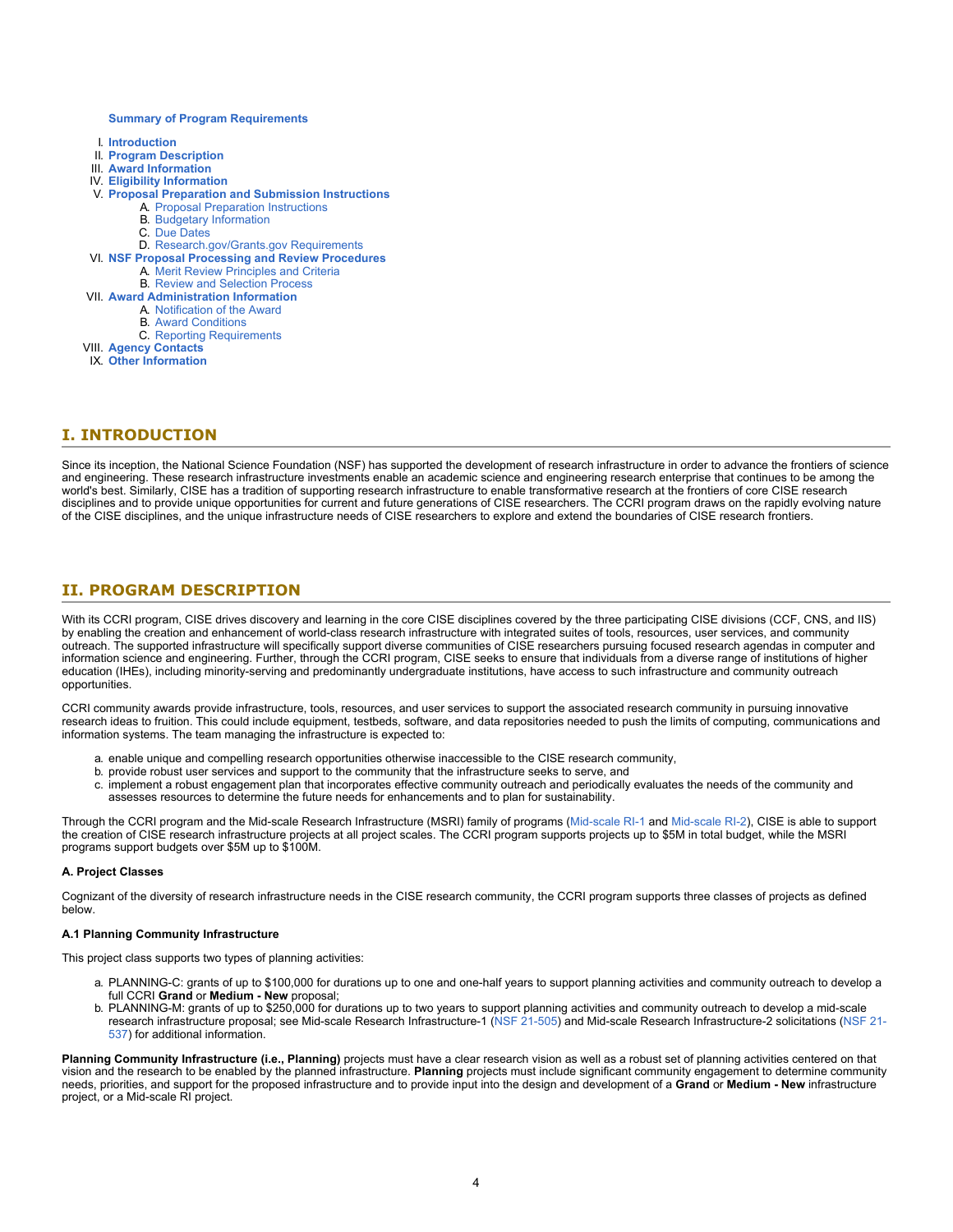#### **A.2 Medium Community Infrastructure**

Each **Medium Community Infrastructure (**i.e., **Medium)** award supports the creation of **new CISE community research infrastructure or the enhancement of existing CISE community research infrastructure, and the accompanying user services and outreach to the associated CISE research community.** This class could also be used to fully develop an existing resource that has not received any funding from the prior CISE Research Infrastructure (CRI) program, other than a CRI planning award. Projects must include substantial involvement of CISE researchers and enable projects with a **clear research focus** related to the core CISE disciplines.

Support for CCRI **Medium** projects is provided in two award categories: New (New) and Enhance/Sustain (ENS).

- **New:** grants of up to \$2,000,000 for up to three years to develop new, focused CISE research infrastructure and user services to facilitate research in emerging areas of CISE research, and to engage the associated research community as part of the development and testing. **New** projects should also include community outreach to attract diverse groups of CISE researchers. Infrastructure funded under this category may be eligible to compete for CCRI **ENS** awards during or after the final year of funding. Existing CISE community infrastructure resources, regardless of the source of the initial funding used to establish them, are ineligible to submit proposals to the **New** track.
- **ENS:** grants of up to \$2,000,000 for up to three years to support significant enhancement of existing CISE research infrastructure to meet research community needs and directions, outreach to broaden and diversify the associated user research community, and implementation of a plan to attain long-term community operation of the infrastructure after the CCRI funding ends. **ENS** projects should enhance not only the infrastructure itself, but also user services and an integrated suite of tools and resources to benefit user research capabilities and productivity. Infrastructures that receive CCRI **ENS** funding will not be eligible for future funds from the CCRI program.

#### **A.3 Grand Community Infrastructure**

**Each Grand Community Infrastructure (**i.e., **Grand) award** provides \$2,000,000 to \$5,000,000 for a duration of five years to develop significant new, innovative CISE community research infrastructure or enhance and sustain existing CISE community research infrastructure that will enable a diverse community of CISE researchers to pursue a focused, innovative research agenda. **Grand** projects develop or enhance testbeds and platforms with an integrated set of user services that enable CISE researchers to conduct research experiments, test and validate methodologies and systems, and evaluate research results. Grand projects include well-designed plans for involving the related CISE research community in the design, development, testing, and oversight of the infrastructure as well as to guide future enhancements to ensure that they meet the needs and priorities of the participating community of researchers. **Grand** projects promote bold, emerging research directions, build infrastructures that catalyze CISE research and provide leadership and support to develop robust, diverse research communities capable of advancing CISE research frontiers. Funds for years four and five of **Grand** awards will depend on a successful site visit in year three of the project and the development of a sustainability plan for operations beyond the five-year period of the award.

#### **ENS and Grand proposals that involve enhancement to an existing CISE community research infrastructure must show clear evidence of:**

- Success of the initial implementation of the infrastructure;
- Usage by a diverse population of CISE researchers that extends well beyond the organizations that have developed and are managing the infrastructure;
- Need for and benefits of the proposed enhancements;
- Evidence of engagement and outreach to a diverse community of CISE researchers;
- Plans for an integrated set of user services, tools, and other resources to enhance the usability and impact of the infrastructure to the research community;
- CISE community support for the enhancement; and
- A realistic plan to achieve sustainability at the end of the CCRI funding.

#### **B. Expectations of a CCRI project**

Each CCRI project must provide compelling new research opportunities *for a broad-based community of CISE researchers that extends well beyond the* awardee organization(s) and that are not limited to a small, closed group of universities. Furthermore, each CCRI award may support the operation of such infrastructure, ensuring that the awardee organization(s) is (are) well positioned to provide a high quality of service to CISE community researchers expected to use the infrastructure to realize their research goals. Each CCRI project should include a vision for future long-term community sustainability and operation of the infrastructure. Each CCRI project should have a project management plan, including timeline, costs, and personnel. Proposals must define metrics relevant to the proposal goals and address measurement and evaluation of the infrastructure. Possible metrics to consider are usability of infrastructure for researchers, diversity of users, publications that report experiments done on the infrastructure (especially by researchers other than the PIs).

Each CCRI project must include substantial involvement of CISE researchers and enable a **focused research agenda** related to the core CISE disciplines. Proposals must provide compelling evidence that a diverse community of investigators will find the proposed infrastructure valuable to their research endeavors. Each **Medium** and **Grand** project must include provisions for a Community Advisory Board drawn from the user community, to help guide the development and future directions of the infrastructure to best meet the needs of the associated research community. Community Advisory Board members must be drawn from the broader user community and shall not be from the organizations receiving the CCRI award nor be collaborators of the PIs or co-PIs of the CCRI award. Funds may be allocated for a Community Advisory Board; however, **potential community advisory board members should not be approached prior to award or identified in the proposal**.

Outreach to the associated research community is an essential component of all CCRI awards. This includes services to ensure that the infrastructure is readily available to other researchers, as well as research community involvement in the overall organization and management of the infrastructure. It includes significant outreach to build and nurture a robust and diverse user community. CCRI proposals must contain clear plans to build a diverse community of active researchers, normally CISE researchers. Outreach must focus on the research community. Other outreach activities that focus on undergraduate students and K-12 students and teachers are possible, but these should not be the primary outreach activities aligned with a CCRI proposal.

Each **ENS** and **Grand** award must designate an individual well-connected to the related research community as the **Community Outreach Director**. The lead PI on a single-institution proposal and the lead PI of a collaborative proposal cannot serve as the Community Outreach Director. The Community Outreach Director will lead a team that has responsibility for the overall outreach and engagement of the associated research community related to the development, use, and enhancement of the infrastructure. The Community Outreach Director must be a faculty member who will be directly involved with the project and provide visible leadership within the research community. Award budgets should provide for expenses for community participation and outreach commensurate with the sizes of the awards. **ENS** and **Grand** projects are expected to devote substantial portions (approximately 20-25%) of their budgets to community and user engagement and outreach activities.

CCRI provides the funding needed to create and enhance research infrastructure. CCRI proposals should only include individuals as PIs, co-PIs, and senior personnel who have direct roles in the CCRI project. **With the exception of Planning proposals, CCRI Project Descriptions must include a workplan table**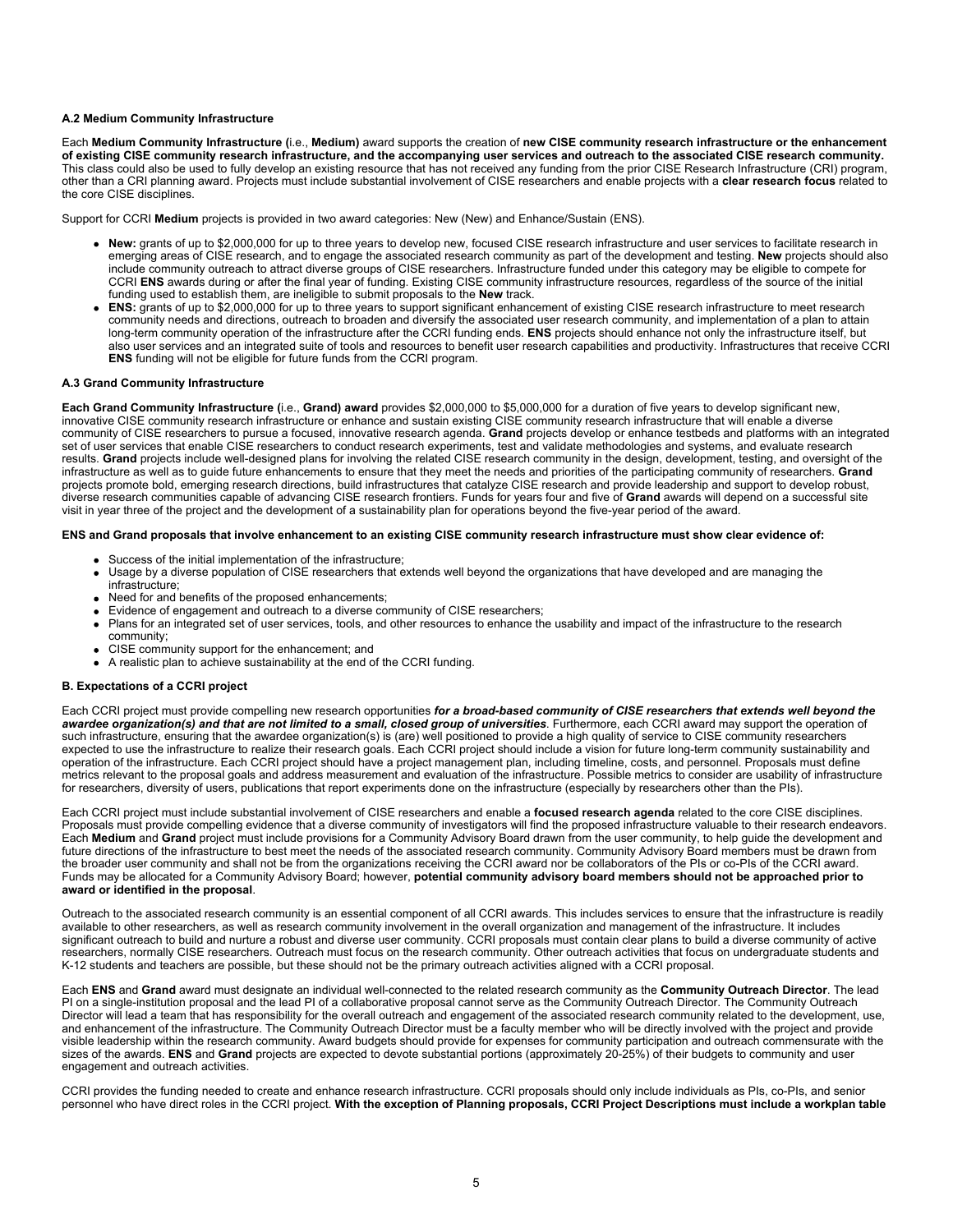that shows how team members will share the responsibility for implementing the CCRI projects, clearly defining the role of each collaborating organization and each PI or co-PI within an organization.

Recent years have seen the emergence of many community resources and testbeds supporting CISE research funded through prior CISE research infrastructure programs ([https://www.ccrivo.org/projects/\)](https://www.nsf.gov/cgi-bin/goodbye?https://www.ccrivo.org/projects/) and other sources. For example, cloud computing resources such as [Chameleon](https://www.nsf.gov/cgi-bin/goodbye?https://www.chameleoncloud.org/) and [CloudLab](https://www.nsf.gov/cgi-bin/goodbye?https://cloudlab.us/), along with the collection of [cloud resources](https://www.nsf.gov/cgi-bin/goodbye?https://www.cloudbank.org/) beyond those supported by NSF, offer excellent opportunities for investigations and data management that do not require significant additional infrastructure investments. Other examples are the [FABRIC](https://www.nsf.gov/cgi-bin/goodbye?https://fabric-testbed.net/) and [Platforms for Advanced Wireless Research](https://www.nsf.gov/cgi-bin/goodbye?https://advancedwireless.org/platforms/) (PAWR) testbeds, which offer opportunities for testing of advanced wireless communications and networks. All CCRI proposals must therefore clearly demonstrate that the requirements of the proposed research agenda demand the new or enhanced infrastructure requested in the CCRI proposal and cannot be accomplished using other existing community resources.

PIs are encouraged to consider utilizing NSF-supported research infrastructure (such as the Platforms for Advanced Wireless Research, FABRIC, Chameleon, and CloudLab) when formulating their research plans and submitting proposals. These resources are available to researchers to conduct experimental research at no cost. Descriptions of the capabilities of each system and their availability can be found at their websites: [https://advancedwireless.org/](https://www.nsf.gov/cgi-bin/goodbye?https://advancedwireless.org/), [https://fabric](https://www.nsf.gov/cgi-bin/goodbye?https://fabric-testbed.net/)[testbed.net/,](https://www.nsf.gov/cgi-bin/goodbye?https://fabric-testbed.net/) [https://www.chameleoncloud.org/](https://www.nsf.gov/cgi-bin/goodbye?https://www.chameleoncloud.org/) and [https://cloudlab.us/](https://www.nsf.gov/cgi-bin/goodbye?https://cloudlab.us/).

In addition, proposals may include requests for cloud computing resources through an external cloud access entity supported by NSF's Enabling Access to Cloud Computing Resources for CISE Research and Education (Cloud Access) program, namely CloudBank [\(https://cloudbank.org/](https://www.nsf.gov/cgi-bin/goodbye?https://cloudbank.org/)).

Experience has shown that a successful CCRI project will:

- Provide infrastructure that enables research with a **clear intellectual focus** related to the CISE core disciplines supported by the three participating CISE divisions (CCF, CNS, and IIS). A clear research agenda that is enabled by the implementation of the infrastructure is the central element of a successful CCRI project. In particular, each CCRI project should support a research agenda associated with a group of researchers with expertise in the CISE sub-disciplinary focus area.
- Involve participation by a group of CISE-focused researchers and leadership by CISE disciplinary researchers. Projects may enable other faculty and interdisciplinary groups, but clear CISE participation, involvement, and interest in the research is essential.
- Require teams of researchers, often across collaborating organizations, with the synergistic expertise needed to develop all aspects of the project. Include a well-designed and integrated suite of ancillary resources and user services that facilitate optimal use of the infrastructure and enhance its value to the community.
- Make use of state-of-the-art project planning tools and resource-sharing modules.
- Catalyze CISE research that would be difficult or impossible without the infrastructure, and that advances CISE research frontiers.
- Give the research community a voice in the future directions and management of the infrastructure, including regular community meetings and Community Advisory Boards for **Grand** and **Medium** projects.

All projects supported by the CCRI program must participate in the [CCRI Virtual Organization](https://www.nsf.gov/cgi-bin/goodbye?https://www.ccrivo.org/) (CCRI-VO), which will provide leadership and resources to the CCRI award community, while also informing the broader CISE research community about CCRI community infrastructure resources available for use in their research. Awarded projects will need to supply and keep up-to-date information about their resources and community outreach meetings for the CCRI-VO web site.

#### **C. Additional Information**

Infrastructure resources that have received New or Enhancement funding from the archived CISE Research Infrastructure (CRI) program may only submit proposals to the CCRI **ENS** track. Resources that have received **CI-SUSTAIN** awards from the CRI program are not eligible to receive funding from the CCRI program. Resources that receive **ENS** award under the current solicitation are not eligible for any future funding from the CCRI program; those resources must either be transitioned to long-term community sustainment or seek other sources of funding at the end of the **ENS** funding. Resources that have received **ENS** or Sustain funding from the CRI solicitation are only eligible to apply for **Planning – M**.

While educational benefits are also desirable elements of successful projects, projects that do not focus on and primarily enable CISE disciplinary research are not responsive to the CCRI solicitation. The primary motivations and outcomes from CCRI funding must be related to potential research outcomes rather than potential educational benefits.

CCRI seeks projects that support focused, compelling research agendas related to the CISE core disciplines. CCRI does not support the development or enhancement of fundamental tools that are intended to mostly benefit the non-CISE research community.

Organizations may submit proposals without having previously received **Planning** grants. However, it is expected that proposals involving new resources will benefit from a significant planning activity, which is the purpose of the CCRI **Planning** awards. (Note that receipt of a **Planning** grant does not guarantee support for a subsequent CCRI or Mid-scale RI proposal.)

Data have become increasingly important to research, and most scientific disciplines now rely on the development of validated data sets that can be used to test research models. The CCRI program supports creation or curation of data sets needed for CISE research, including benchmark datasets for driving CISE systems and testbeds for verification and measurement purposes. It does not support development of data resources that primarily support research in other non-CISE disciplines. Researchers from other disciplines wishing to develop data resources for their research communities might consider discipline-specific programs offered by other directorates/offices.

CCRI awards are not meant to support resources used by only a single investigator, a single organization, or a closed group of organizations pursuing a common research agenda. Individual investigators or small groups of investigators may wish to consider embedding expenses for modest research equipment, datasets, or resources within their CISE research proposals. Computing departments seeking to upgrade or enhance their departmental computing infrastructure may wish to submit a Major Research Instrumentation (MRI) proposal.

NSF infrastructure programs more appropriate for researchers in other disciplines using computational science and/or data science include those offered by the NSF Office of Advanced Cyberinfrastructure (OAC), such as [Campus Cyberinfrastructure \(CC\\*\)](https://www.nsf.gov/funding/pgm_summ.jsp?pims_id=504748) and [Cyberinfrastructure for Sustained Scientific Innovation](https://www.nsf.gov/funding/pgm_summ.jsp?pims_id=505505) [\(CSSI\),](https://www.nsf.gov/funding/pgm_summ.jsp?pims_id=505505) as well as the [Major Research Instrumentation \(MRI\)](https://www.nsf.gov/funding/pgm_summ.jsp?pims_id=5260) program or the Mid-scale RI programs.

### <span id="page-5-0"></span>**III. AWARD INFORMATION**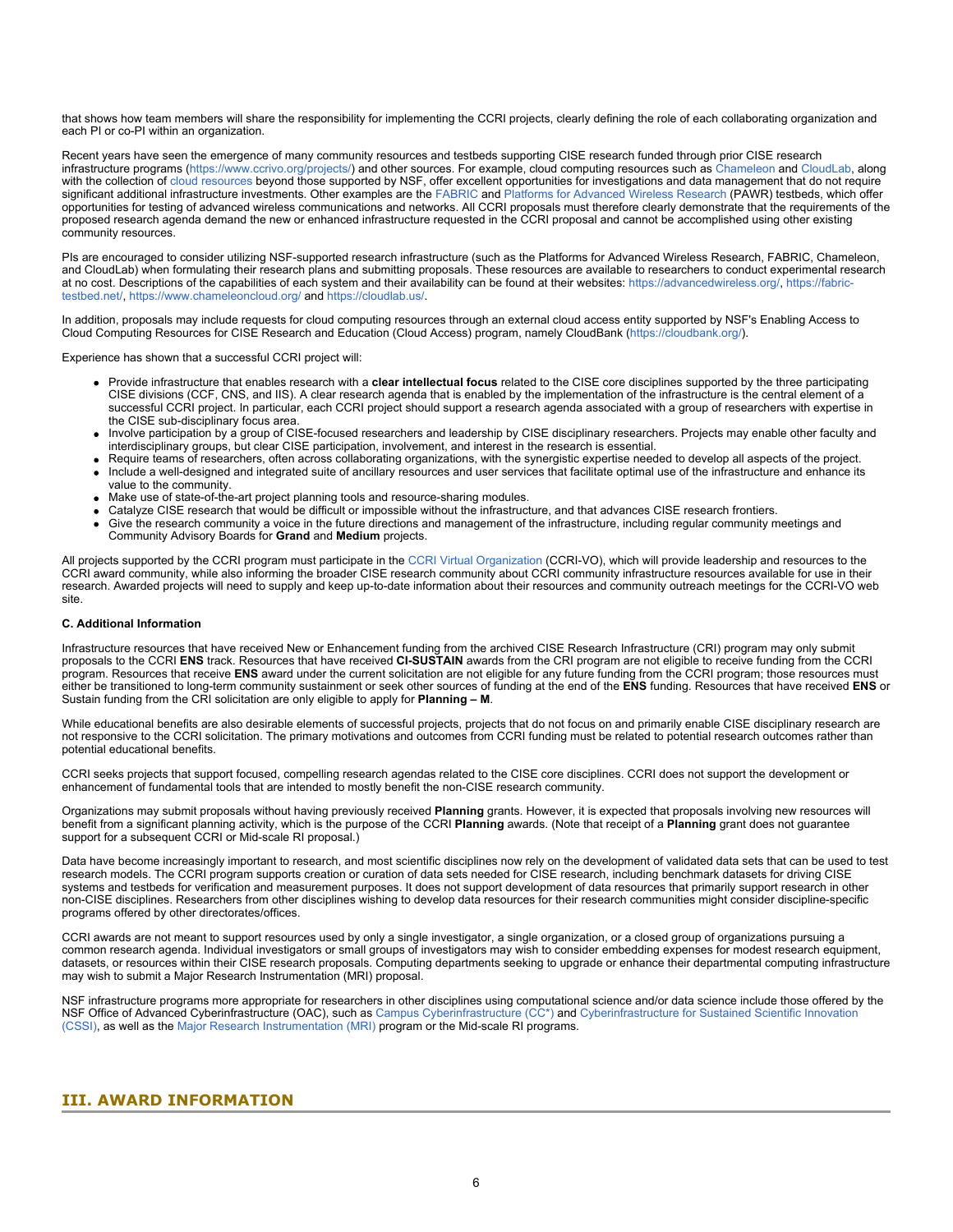Subject to the availability of funds, up to 10 **Planning** awards, up to 12 **Medium** awards, and up to 3 Grand awards in each competition.

**Medium** awards will be made in the \$750,000 - \$2,000,000 range. **Grand** awards may be made in the \$2,000,000 - \$5,000,000 range. **Planning** awards will be for up to one and one-half years and in the \$50,000 - \$100,000 range per award for Planning-C category and up to two years and in the \$100,000 - \$250,000 range per award for Planning-M category.

### <span id="page-6-0"></span>**IV. ELIGIBILITY INFORMATION**

#### **Who May Submit Proposals:**

Proposals may only be submitted by the following:

- Institutions of Higher Education (IHEs) Two- and four-year IHEs (including community colleges) accredited in, and having a campus located in the US, acting on behalf of their faculty members. Special Instructions for International Branch Campuses of US IHEs: If the proposal includes funding to be provided to an international branch campus of a US institution of higher education (including through use of subawards and consultant arrangements), the proposer must explain the benefit(s) to the project of performance at the international branch campus, and justify why the project activities cannot be performed at the US campus.
- Non-profit, non-academic organizations: Independent museums, observatories, research labs, professional societies and similar organizations in the U.S. associated with educational or research activities.

#### **Who May Serve as PI:**

By the submission deadline, any PI, co-PI, or other senior project personnel must hold a primary, full-time appointment in a research position at a US-based campus of an organization eligible to submit to this solicitation (see above), with exceptions granted for family or medical leave, as determined by the submitting organization.

Individuals with *primary* appointments at for-profit non-academic organizations or at overseas branch campuses of US IHEs are not eligible.

#### **Limit on Number of Proposals per Organization:**

There are no restrictions or limits.

#### **Limit on Number of Proposals per PI or co-PI:** 1

In each annual competition, an individual may participate in at most one proposal, across all classes (except the Planning-M category), as PI, co-PI, or Senior Personnel. Note that any proposals submitted to the Planning-M track will not be counted against this limit. Beyond the limit noted above, a PI may submit at most one Planning-M proposal.

**These eligibility constraints will be strictly enforced in order to treat everyone fairly and consistently**. In the event that an individual exceeds this limit, the proposal received within the limit will be accepted based on the earliest date and time of proposal submission (i.e., the first proposal received will be accepted and the remainder will be returned without review). **No exceptions will be made.**

#### **Additional Eligibility Info:**

Infrastructures that have received CI-SUSTAIN awards from the CISE Research Infrastructure (CRI) Program are not eligible for funding from the CCRI program. Those resources must either be transitioned to long-term community sustainment or seek other sources of funding at the end of the CI-SUSTAIN funding.

### <span id="page-6-1"></span>**V. PROPOSAL PREPARATION AND SUBMISSION INSTRUCTIONS**

### **A. Proposal Preparation Instructions**

**Full Proposal Preparation Instructions**: Proposers may opt to submit proposals in response to this Program Solicitation via Research.gov or Grants.gov.

- Full Proposals submitted via Research.gov: Proposals submitted in response to this program solicitation should be prepared and submitted in accordance with the general guidelines contained in the *NSF Proposal and Award Policies and Procedures Guide* (PAPPG). The complete text of the PAPPG is available electronically on the NSF website at: [https://www.nsf.gov/publications/pub\\_summ.jsp?ods\\_key=pappg](https://www.nsf.gov/publications/pub_summ.jsp?ods_key=pappg). Paper copies of the PAPPG may be obtained from the NSF Publications Clearinghouse, telephone (703) 292-8134 or by e-mail from [nsfpubs@nsf.gov.](mailto:nsfpubs@nsf.gov) The Prepare New Proposal setup will prompt you for the program solicitation number.
- Full proposals submitted via Grants.gov: Proposals submitted in response to this program solicitation via Grants.gov should be prepared and submitted in accordance with the *NSF Grants.gov Application Guide: A Guide for the Preparation and Submission of NSF Applications via Grants.gov*. The complete text of th *NSF Grants.gov Application Guide* is available on the Grants.gov website and on the NSF website at: [\(https://www.nsf.gov/publications/pub\\_summ.jsp?ods\\_key=grantsgovguide](https://www.nsf.gov/publications/pub_summ.jsp?ods_key=grantsgovguide)). To obtain copies of the Application Guide and Application Forms Package, click on the Apply tab on the Grants.gov site, then click on the Apply Step 1: Download a Grant Application Package and Application Instructions link and enter the funding opportunity number, (the program solicitation number without the NSF prefix) and press the Download Package button. Paper copies of the Grants.gov Application Guide also may be obtained from the NSF Publications Clearinghouse, telephone (703) 292-8134 or by e-mail from [nsfpubs@nsf.gov](mailto:nsfpubs@nsf.gov).

In determining which method to utilize in the electronic preparation and submission of the proposal, please note the following: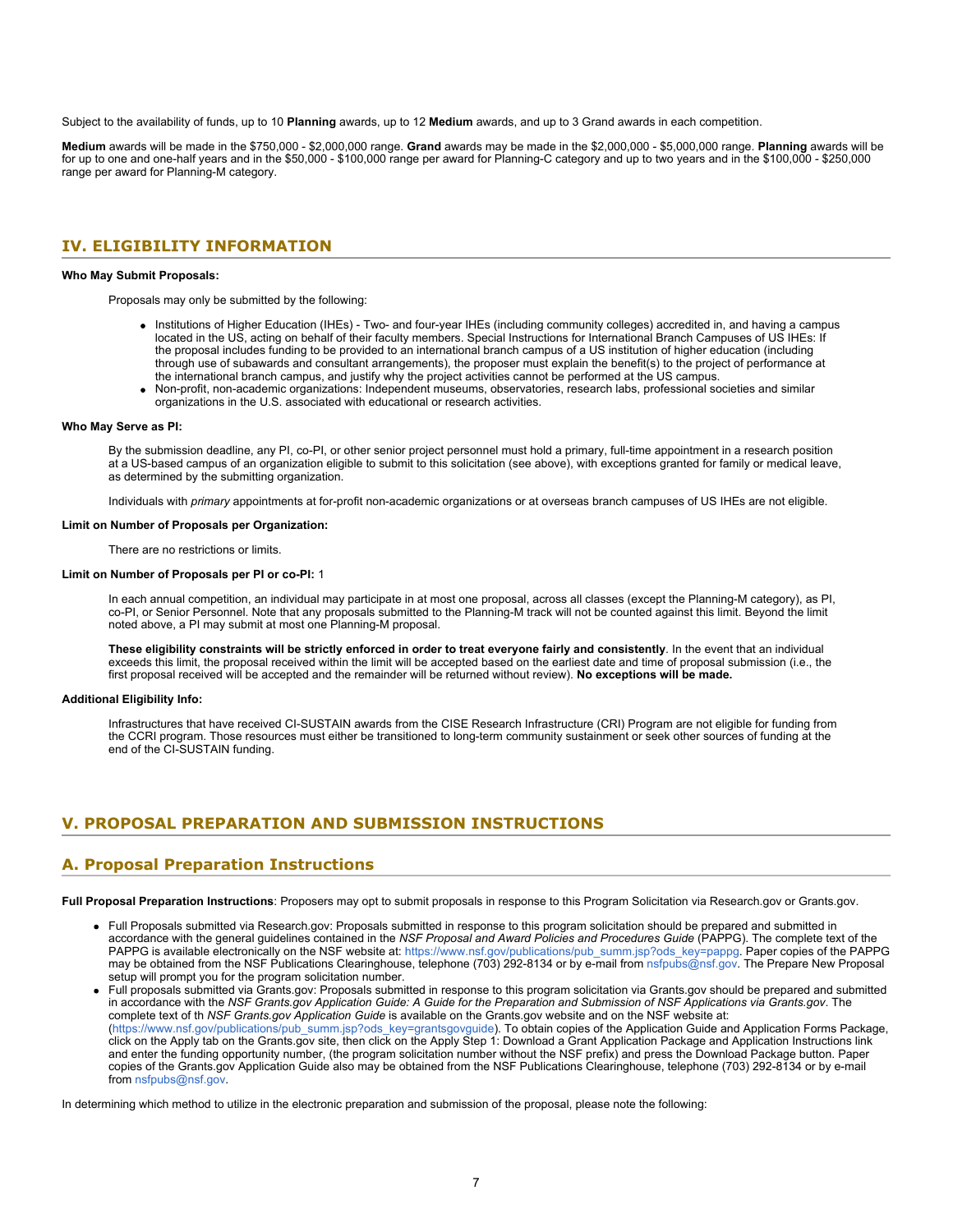Collaborative Proposals. All collaborative proposals submitted as separate submissions from multiple organizations must be submitted via Research.gov. PAPPG Chapter II.D.3 provides additional information on collaborative proposals.

See PAPPG Chapter II.C.2 for guidance on the required sections of a full research proposal submitted to NSF. Please note that the proposal preparation instructions provided in this program solicitation may deviate from the PAPPG instructions.

The following supplements guidance found in the PAPPG and/or NSF Grants.gov Application Guide.

Proposal Type: Please note that the Planning proposals described in this solicitation are a solicitation-specific project category and are separate and distinct from the type of proposal described in Chapter II.E.1 of the PAPPG. When preparing a Planning proposal in response to this solicitation, the "Research" type of proposal should be selected.

**Proposal Titles:** Proposal titles must begin with **CCRI** followed by a colon, followed by the project class of **CCRI** proposal being submitted. Select a project class from the following list: **Grand, New, ENS, Planning-C, Planning-M and then the title of the project**. For example: **CCRI:Grand:Project Title.**

Collaborative proposals should start with "Collaborative Research:" followed by a colon, then CCRI, followed by a colon, then the CCRI project class, followed by a colon and then the title. For example: **Collaborative Research: CCRI: ENS: Project Title**.

Project Summary: The Project Summary consists of an overview, a statement on the intellectual merit of the proposed activity, and a statement on the broader impacts of the proposed activity.

Provide 3-5 high-level keyword descriptors for the project at the end of the overview in the Project Summary. Include descriptors of the CISE core discipline(s) that is (are) most closely related to the intellectual focus of the research that the infrastructure will enable. CISE personnel will use this information in implementing the merit review process. Keywords should be prefaced with "Keywords" followed by a colon and should be separated by semi-colons.

**Project Description:** PIs are encouraged to read the following instructions carefully when preparing their proposals. For example, please note that the preparation instructions for **New** and **ENS** Infrastructure proposals are different.

**For Planning proposals,** within the **10 pages** allocated for the Project Description, describe the following:

- Research infrastructure envisioned, whether it is new infrastructure to be created or existing infrastructure to be enhanced along with the rationale and need for the infrastructure;
- Compelling new CISE research opportunities enabled by the infrastructure;
- CISE sub-disciplines that will benefit from the infrastructure and CISE-centric research groups that will use the infrastructure;
- For the Planning-M category, discuss why the planned infrastructure is of national importance, and how it addresses the goals of the MSRI program; Existing related resources along with a justification that the proposed research cannot be accomplished with these resources at the organization or
- elsewhere;
- Planning activities and timeline, and details of community engagement in the planning process;
- Ways in which the related CISE research community will be involved in the design and creation of the infrastructure;
- Clear identification of individuals involved in the planning process and associated community interactions; Qualifications and expertise of the PI, co-PI, and other members of the project team to manage the planning activities and connect with the appropriate CISE research communities, including involvement in the planning project and its activities; and
- Plans for a future **New** proposal (Medium or Grand) or mid-scale research infrastructure proposal.

#### **For New proposals and Grand proposals that involve the creation of new infrastructure**, within the **15 pages** allocated for the Project Description, describe the following:

- Rationale and need for the infrastructure and accompanying research vision;
- **Infrastructure Description** (**these proposals must have a section with this title and the specific subsections below)**:
	- 1. **Fundamental infrastructure:** describe what is to be developed;
		- 2. **Tools, resources, and data sets:** describe ancillary resources to be developed and integrated into the infrastructure system. Medium proposals should indicate items that will be developed by the initial award along with a vision for possible tools that might be appropriate for future enhancements;
		- 3. **User services:** describe services to be integrated into the infrastructure, including mechanisms by which researchers will gain access to the infrastructure;
		- 4. **Community engagement:** describe how the community will be engaged in the design, development, and management of the infrastructure, including plans for a Community Advisory Board;
		- 5. **Community outreach:** describe plans for ongoing outreach to develop a diverse user community led by the Community Outreach Director (required for **Grand** proposals) and the outreach team:
- Compelling new CISE research opportunities enabled by the proposed infrastructure (including a description of the steps taken to identify the research opportunities enabled by the infrastructure as well as evidence that a diverse community of users plan to use the capabilities provided);
- Description of the CISE research community and sub-disciplines that will use and benefit from the infrastructure; evidence that there is community support for the infrastructure such as preliminary community activities and/or plans for its use;
- Relationship of the proposed infrastructure to any similar existing resources along with a justification for why the proposed research cannot be accomplished with existing resources, at the organization or elsewhere;
- Samples of focused research projects or agendas that the infrastructure will enable (note that the novelty and innovative aspects of the research must be evident along with clear evidence that the proposed infrastructure is essential to moving CISE research frontiers forward);
- Means by which user satisfaction will be evaluated and used to refine and improve subsequent infrastructure operations;
- Plans for outreach to ensure that a broad community of users is engaged (**Grand** proposals must contain a detailed Community Engagement plan covering all years of the award and a plan for engaging a Community Advisory Board);
- Community plans to provide long-term sustainability of the infrastructure;
- Qualifications of the PI, co-PIs, and other members of the project team to manage the creation or enhancement and operations of the research infrastructure in support of its users;
- Detailed project management plan, including a timeline, that outlines all steps to be undertaken to acquire, develop, and/or operate the research infrastructure, and that identifies the parties responsible for each major task; this plan should include a workplan that shows roles and responsibilities of each PI and co-PI in establishing or enhancing the infrastructure associated with the CCRI proposal (note roles and responsibilities chart required in Supplementary Documents); and
- Commitment to share resources, participate in CCRI Virtual Organization, and CCRI community PI meetings.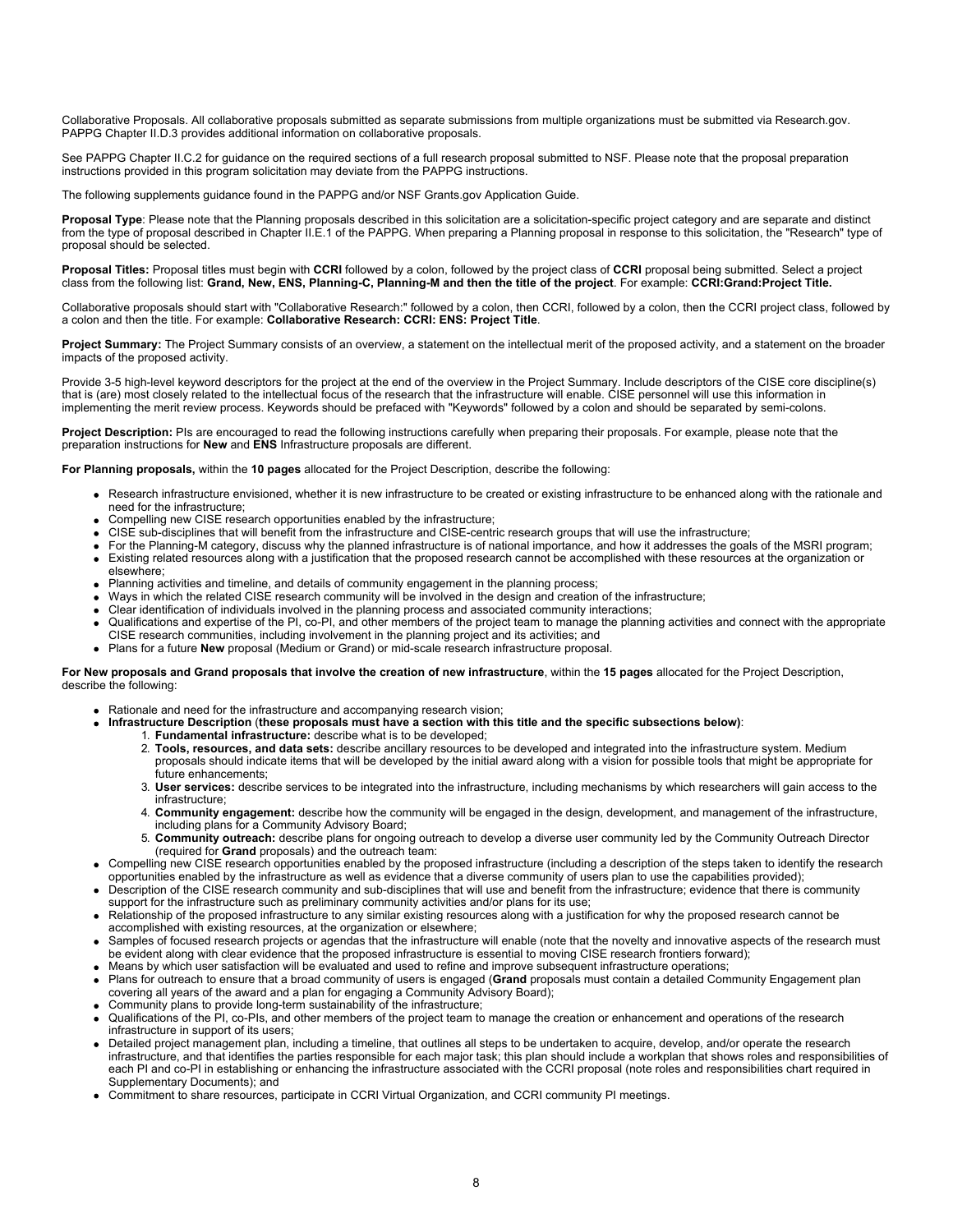A Supplementary Document identifying budget items for operational expenses and budget items related to community outreach for each year also must be included for New proposals and Grand proposals that involve the creation of new infrastructure.

**For ENS and Grand proposals that involve enhancement of existing infrastructures,** within the **15 pages** allocated for the Project Description, describe the following:

Rationale and need for the infrastructure and accompanying research vision; vision for new research that will be enabled by the enhancements;

**Infrastructure Description (proposals must have a section with this title and the specific subsections listed below)**:

- **Existing infrastructure**;
- **Plan for enhancement/sustainment of the infrastructure**;
- **Tools, resources, and data sets:** describe supporting resources to be developed and/or enhanced and integrated into the infrastructure system;
- **User services:** describe user services to be added or enhanced and integrated into the infrastructure including mechanisms by which researchers will gain access to the infrastructure;
- **Community engagement:** describe ongoing community engagement in the design, development, and management of the enhancements and implementation of the sustainability plan, as well as plans for creating (if none present) and engaging a Community Advisory Board; and **Community outreach:** describe plans for ongoing outreach to broaden and diversify the user community:
- Current user population; current and past community involvement in development, management, and community leadership of the resource, including usage statistics over the lifetime of the resource and listing of key community outreach meetings and activities during initial infrastructure development;
- Evidence of community satisfaction with the resource and community support for the proposed enhancements; prior research and education contributions the infrastructure enabled and the researchers, educators and students it served [evidence of prior contributions may include innovative research results, refereed publications and theses that used the infrastructure, use by courses, courseware developed, software tool development, dissemination and use statistics (e.g., numbers of users, citations, etc.), technology transfer, and other government or industry support, etc.];
- Commitment to share resources, participate in the CCRI Virtual Organization, and participate in CCRI community PI meetings;
- Qualifications of the PIs, co-PIs, and other members of the project team to manage the enhancement projects and the implementation of the
- sustainability plan, including demonstration of significant CISE faculty leadership and involvement in the project; A workplan that shows roles and responsibilities of each PI and co-PI in establishing or enhancing the infrastructure associated with the CCRI proposal; and
- Community plans to provide long-term sustainability of the infrastructure including a sustainability plan to be implemented during the CCRI funding; this should appear in a clearly labeled section called **Sustainability Plan**.

Each CCRI proposal should also include a well-reasoned budget justification that clearly distinguishes the costs to (1) acquire, develop and deploy the new or enhanced infrastructure; (2) operate the proposed infrastructure, and (3) provide outreach to the user community. (Note that NSF will only support operations at levels not to exceed \$250,000 each year.)

**Supplementary Documents:** In the Supplementary Documents Section, upload the following information:

1. *Project roles and responsibilities(required)*

Provide a table with entries for each participating organization showing all PIs, co-PIs, and Senior Personnel, and the specific role for each person each year. A column for each year of funding should be included in the chart.

2. *List of individuals providing letters of collaboration (required)*

This list should include the names of the individuals followed by their affiliations for the letters included in item-5 below.

3. *Community outreach documentation (required)*

Provide a table with the community outreach and community participation activities for each year along with the budgetary expenses that accompany each community outreach item.

4. *Data Management Plan (required)*

Proposals must include a Supplementary Document of no more than two pages labeled "Data Management Plan." This Supplementary Document should describe how the proposal will conform to NSF policy on the dissemination and sharing of research results.

See Chapter II.C.2.j of the [PAPPG](https://www.nsf.gov/publications/pub_summ.jsp?ods_key=pappg) for the full policy.

For additional information see: [https://www.nsf.gov/bfa/dias/policy/dmp.jsp.](https://www.nsf.gov/bfa/dias/policy/dmp.jsp)

For specific guidance for proposals submitted to the Directorate for Computer and Information Science and Engineering (CISE) see: [https://www.nsf.gov/cise/cise\\_dmp.jsp](https://www.nsf.gov/cise/cise_dmp.jsp).

#### *Proposals that include Data Management Plans exceeding two pages in length will not be accepted or will be returned without review.*

5. *Documentation of collaborative arrangements of significance to the proposal through Letters of Collaboration* [See PAPPG Chapter II.C.2.d.(iv)]

Letters of collaboration should be limited to stating the intent to collaborate and the nature of the collaboration and should not contain endorsements or evaluation of the proposed project.

**A letter of collaboration from each named participating organization must be provided at the time of submission of the proposal. Such letters must explicitly state intent to collaborate and the nature of the collaboration, appear on the organization's letterhead and be signed by the appropriate organizational representative. Letters are not needed from organizations submitting linked collaborative proposals. Letters of collaboration should have the title "Letter of Collaboration" in the title and should be no longer than one page. Note that Letters of Collaboration should have the collaboration details and should not simply contain only the collaboration letter template found in the PAPPG.**

#### *No other supplementary documents, except as permitted by the NSF [PAPPG](https://nsf.gov/publications/pub_summ.jsp?ods_key=pappg), are allowed*.

**Single Copy Documents**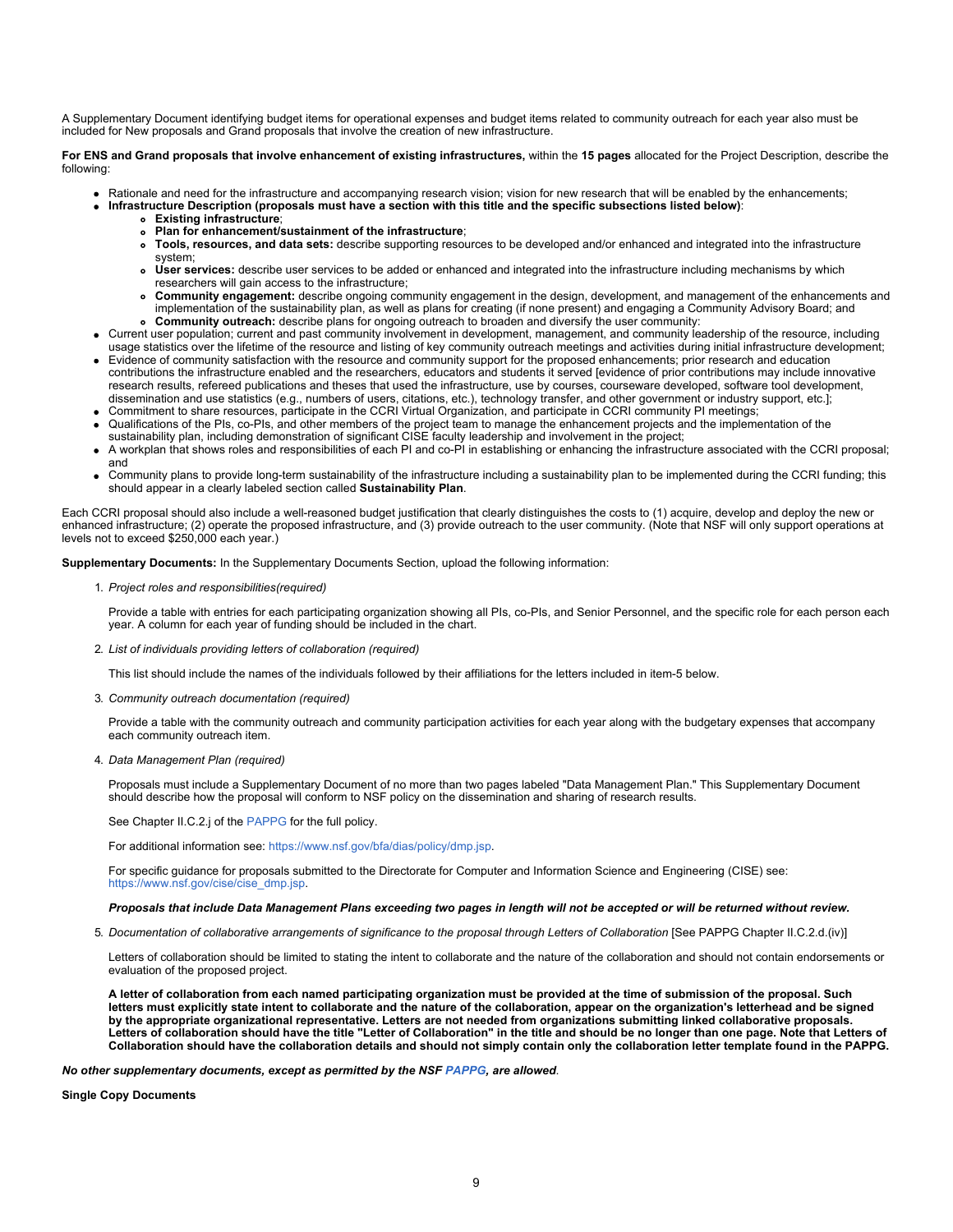Proposers should follow the guidance specified in Chapter II.C.1.e of the NSF PAPPG.

### <span id="page-9-0"></span>**B. Budgetary Information**

#### **Cost Sharing:**

Inclusion of voluntary committed cost sharing is prohibited.

#### **Budget Preparation Instructions:**

The CCRI program funds the development and implementation of CISE-centric research infrastructure and an integrated ensemble of user services, tools, and resources as well as significant community engagement and outreach. CCRI does not fund the associated research that is subsequently enabled by the infrastructure. CCRI provides modest funds for faculty directly related to faculty involvement in the development and implementation of the infrastructure. CCRI provides funds for graduate students and other technical support essential to the development and operation of the infrastructure.

All CCRI **Grand**, **New**, and **ENS** project budgets must contain funds each year for the PI to travel to the annual CCRI PI community meeting in the Washington, DC area. Participation in CCRI PI community meetings is optional for PIs of CCRI **Planning** awards. CCRI **Planning** award PIs wishing to attend the annual CCRI community PI meeting should include funds to travel to the CCRI PI meeting in their **Planning** award budgets.

**Grand** and **Medium** projects should have modest funding for Community Advisory Boards that will help steer the development of the infrastructure and the community involvement and outreach. This may include a modest honorarium and travel to one annual meeting with the project team.

Community outreach expenses must be clearly identified in the Budget Justification:

- For **Grand** projects, 20-25% of the overall budget must be for community outreach and engagement. There should also be funding for community engagement in years 1 and 2 to seek community feedback on the development of the resource, and in testing and evaluation of the resource. There should be increasing funding in years 3-5 for community engagement and outreach to attract a broad and diverse user community.
- For **Medium** projects, 20-25% of the budget must be for community outreach.
- **Medium** projects should have increasing funds each year to engage the community in the design and development of the infrastructure and to provide community outreach to develop the user community.
- **Planning** projects should have clearly identified community outreach funds to engage the community in the design and development of a new community infrastructure project to meet community needs and priorities.

The CCRI program will *not* provide support for the following items:

- General-purpose personal computing equipment, office equipment, software, databases, etc.;
- Renovation of buildings or labs to accommodate the infrastructure;
- Funding of for-profit industry collaborators;
- Individual research enabled by the infrastructure; or
- Travel to present research results.

### <span id="page-9-1"></span>**C. Due Dates**

**Full Proposal Deadline(s)** (due by 5 p.m. submitter's local time):

January 11, 2022

July 15, 2022

Third Friday in July, Annually Thereafter

### <span id="page-9-2"></span>**D. Research.gov/Grants.gov Requirements**

#### **For Proposals Submitted Via Research.gov:**

To prepare and submit a proposal via Research.gov, see detailed technical instructions available at: [https://www.research.gov/research](https://www.research.gov/research-portal/appmanager/base/desktop?_nfpb=true&_pageLabel=research_node_display&_nodePath=/researchGov/Service/Desktop/ProposalPreparationandSubmission.html)[portal/appmanager/base/desktop?](https://www.research.gov/research-portal/appmanager/base/desktop?_nfpb=true&_pageLabel=research_node_display&_nodePath=/researchGov/Service/Desktop/ProposalPreparationandSubmission.html)

[\\_nfpb=true&\\_pageLabel=research\\_node\\_display&\\_nodePath=/researchGov/Service/Desktop/ProposalPreparationandSubmission.html](https://www.research.gov/research-portal/appmanager/base/desktop?_nfpb=true&_pageLabel=research_node_display&_nodePath=/researchGov/Service/Desktop/ProposalPreparationandSubmission.html). For Research.gov user support, call the Research.gov Help Desk at 1-800-673-6188 or e-mail [rgov@nsf.gov](mailto:rgov@nsf.gov). The Research.gov Help Desk answers general technical questions related to the use of the Research.gov system. Specific questions related to this program solicitation should be referred to the NSF program staff contact(s) listed in Section VIII of this funding opportunity.

#### **For Proposals Submitted Via Grants.gov:**

Before using Grants.gov for the first time, each organization must register to create an institutional profile. Once registered, the applicant's organization can then apply for any federal grant on the Grants.gov website. Comprehensive information about using Grants.gov is available on the Grants.gov Applicant Resources webpage:<https://www.grants.gov/web/grants/applicants.html>. In addition, the NSF Grants.gov Application Guide (see link in Section V.A) provides instructions regarding the technical preparation of proposals via Grants.gov. For Grants.gov user support, contact the Grants.gov Contact Center at 1-800-518-4726 or by email: [support@grants.gov.](mailto:support@grants.gov) The Grants.gov Contact Center answers general technical questions related to the use of Grants.gov. Specific questions related to this program solicitation should be referred to the NSF program staff contact(s) listed in Section VIII of this solicitation.

*Submitting the Proposal:* Once all documents have been completed, the Authorized Organizational Representative (AOR) must submit the application to Grants.gov and verify the desired funding opportunity and agency to which the application is submitted. The AOR must then sign and submit the application to Grants.gov. The completed application will be transferred to the NSF FastLane system for further processing.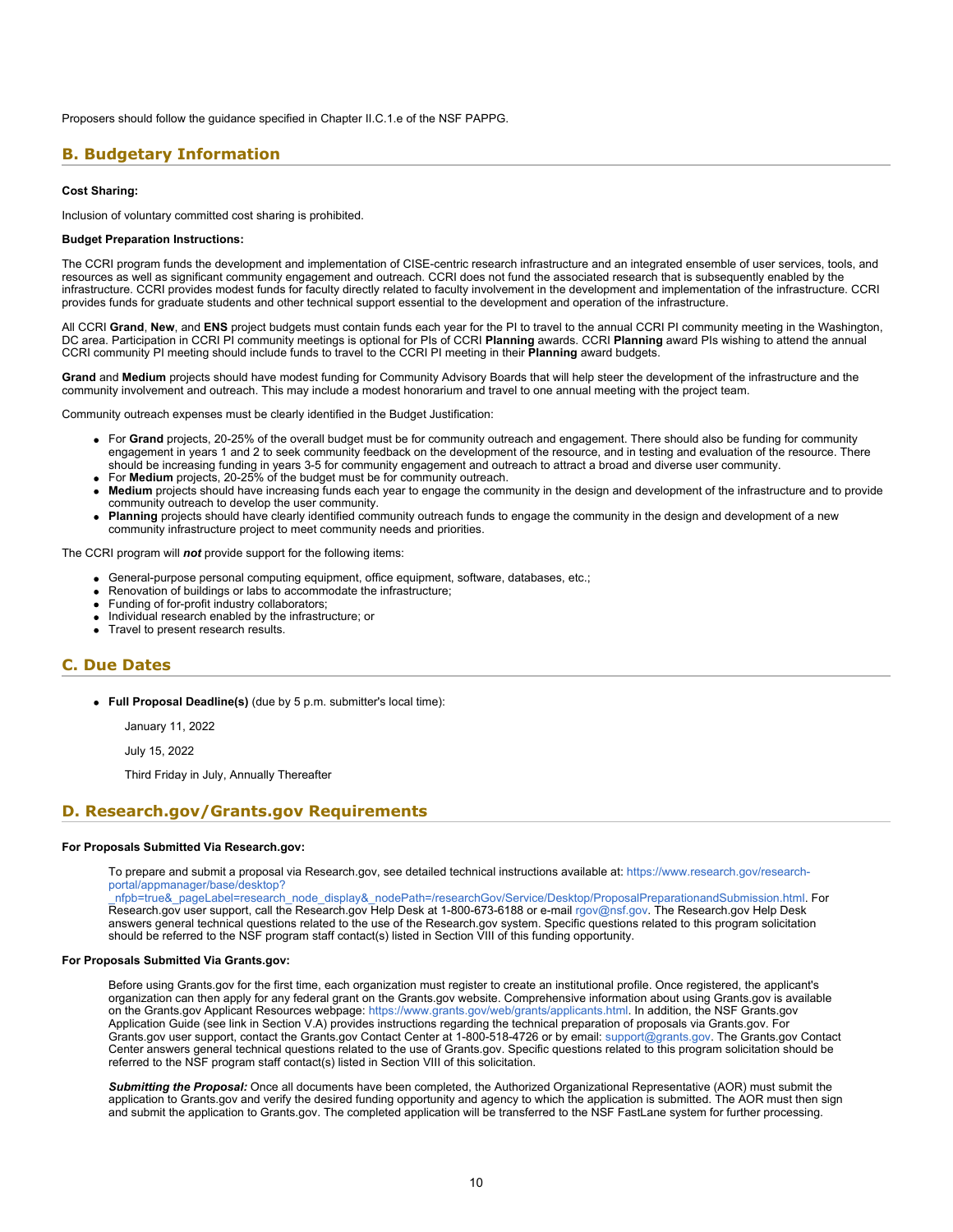Proposers that submitted via Research.gov may use Research.gov to verify the status of their submission to NSF. For proposers that submitted via Grants.gov, until an application has been received and validated by NSF, the Authorized Organizational Representative may check the status of an application on Grants.gov. After proposers have received an e-mail notification from NSF, Research.gov should be used to check the status of an application.

### <span id="page-10-0"></span>**VI. NSF PROPOSAL PROCESSING AND REVIEW PROCEDURES**

Proposals received by NSF are assigned to the appropriate NSF program for acknowledgement and, if they meet NSF requirements, for review. All proposals are carefully reviewed by a scientist, engineer, or educator serving as an NSF Program Officer, and usually by three to ten other persons outside NSF either as *ad hoc* reviewers, panelists, or both, who are experts in the particular fields represented by the proposal. These reviewers are selected by Program Officers charged with oversight of the review process. Proposers are invited to suggest names of persons they believe are especially well qualified to review the proposal and/or persons they would prefer not review the proposal. These suggestions may serve as one source in the reviewer selection process at the Program Officer's discretion. Submission of such names, however, is optional. Care is taken to ensure that reviewers have no conflicts of interest with the proposal. In addition, Program Officers may obtain comments from site visits before recommending final action on proposals. Senior NSF staff further review recommendations for awards. A flowchart that depicts the entire NSF proposal and award process (and associated timeline) is included in PAPPG Exhibit III-1.

A comprehensive description of the Foundation's merit review process is available on the NSF website at: [https://www.nsf.gov/bfa/dias/policy/merit\\_review/](https://www.nsf.gov/bfa/dias/policy/merit_review/).

Proposers should also be aware of core strategies that are essential to the fulfillment of NSF's mission, as articulated in *[Leading the World in Discovery and](https://www.nsf.gov/publications/pub_summ.jsp?ods_key=nsf22068) [Innovation, STEM Talent Development and the Delivery of Benefits from Research - NSF Strategic Plan for Fiscal Years \(FY\) 2022 - 2026](https://www.nsf.gov/publications/pub_summ.jsp?ods_key=nsf22068)*. These strategies are integrated in the program planning and implementation process, of which proposal review is one part. NSF's mission is particularly well-implemented through the integration of research and education and broadening participation in NSF programs, projects, and activities.

One of the strategic objectives in support of NSF's mission is to foster integration of research and education through the programs, projects, and activities it supports at academic and research institutions. These institutions must recruit, train, and prepare a diverse STEM workforce to advance the frontiers of science and participate in the U.S. technology-based economy. NSF's contribution to the national innovation ecosystem is to provide cutting-edge research under the guidance of the Nation's most creative scientists and engineers. NSF also supports development of a strong science, technology, engineering, and mathematics (STEM) workforce by investing in building the knowledge that informs improvements in STEM teaching and learning.

NSF's mission calls for the broadening of opportunities and expanding participation of groups, institutions, and geographic regions that are underrepresented in STEM disciplines, which is essential to the health and vitality of science and engineering. NSF is committed to this principle of diversity and deems it central to the programs, projects, and activities it considers and supports.

### <span id="page-10-1"></span>**A. Merit Review Principles and Criteria**

The National Science Foundation strives to invest in a robust and diverse portfolio of projects that creates new knowledge and enables breakthroughs in understanding across all areas of science and engineering research and education. To identify which projects to support, NSF relies on a merit review process that incorporates consideration of both the technical aspects of a proposed project and its potential to contribute more broadly to advancing NSF's mission "to promote the progress of science; to advance the national health, prosperity, and welfare; to secure the national defense; and for other purposes." NSF makes every effort to conduct a fair, competitive, transparent merit review process for the selection of projects.

#### **1. Merit Review Principles**

These principles are to be given due diligence by PIs and organizations when preparing proposals and managing projects, by reviewers when reading and evaluating proposals, and by NSF program staff when determining whether or not to recommend proposals for funding and while overseeing awards. Given that NSF is the primary federal agency charged with nurturing and supporting excellence in basic research and education, the following three principles apply:

- All NSF projects should be of the highest quality and have the potential to advance, if not transform, the frontiers of knowledge.
- NSF projects, in the aggregate, should contribute more broadly to achieving societal goals. These "Broader Impacts" may be accomplished through the research itself, through activities that are directly related to specific research projects, or through activities that are supported by, but are complementary to, the project. The project activities may be based on previously established and/or innovative methods and approaches, but in either case must be well justified.
- Meaningful assessment and evaluation of NSF funded projects should be based on appropriate metrics, keeping in mind the likely correlation between the effect of broader impacts and the resources provided to implement projects. If the size of the activity is limited, evaluation of that activity in isolation is not likely to be meaningful. Thus, assessing the effectiveness of these activities may best be done at a higher, more aggregated, level than the individual project.

With respect to the third principle, even if assessment of Broader Impacts outcomes for particular projects is done at an aggregated level, PIs are expected to be accountable for carrying out the activities described in the funded project. Thus, individual projects should include clearly stated goals, specific descriptions of the activities that the PI intends to do, and a plan in place to document the outputs of those activities.

These three merit review principles provide the basis for the merit review criteria, as well as a context within which the users of the criteria can better understand their intent.

#### **2. Merit Review Criteria**

All NSF proposals are evaluated through use of the two National Science Board approved merit review criteria. In some instances, however, NSF will employ additional criteria as required to highlight the specific objectives of certain programs and activities.

The two merit review criteria are listed below. **Both** criteria are to be given **full consideration** during the review and decision-making processes; each criterion is necessary but neither, by itself, is sufficient. Therefore, proposers must fully address both criteria. (PAPPG Chapter II.C.2.d(i). contains additional information for use by proposers in development of the Project Description section of the proposal). Reviewers are strongly encouraged to review the criteria, including PAPPG Chapter II.C.2.d(i), prior to the review of a proposal.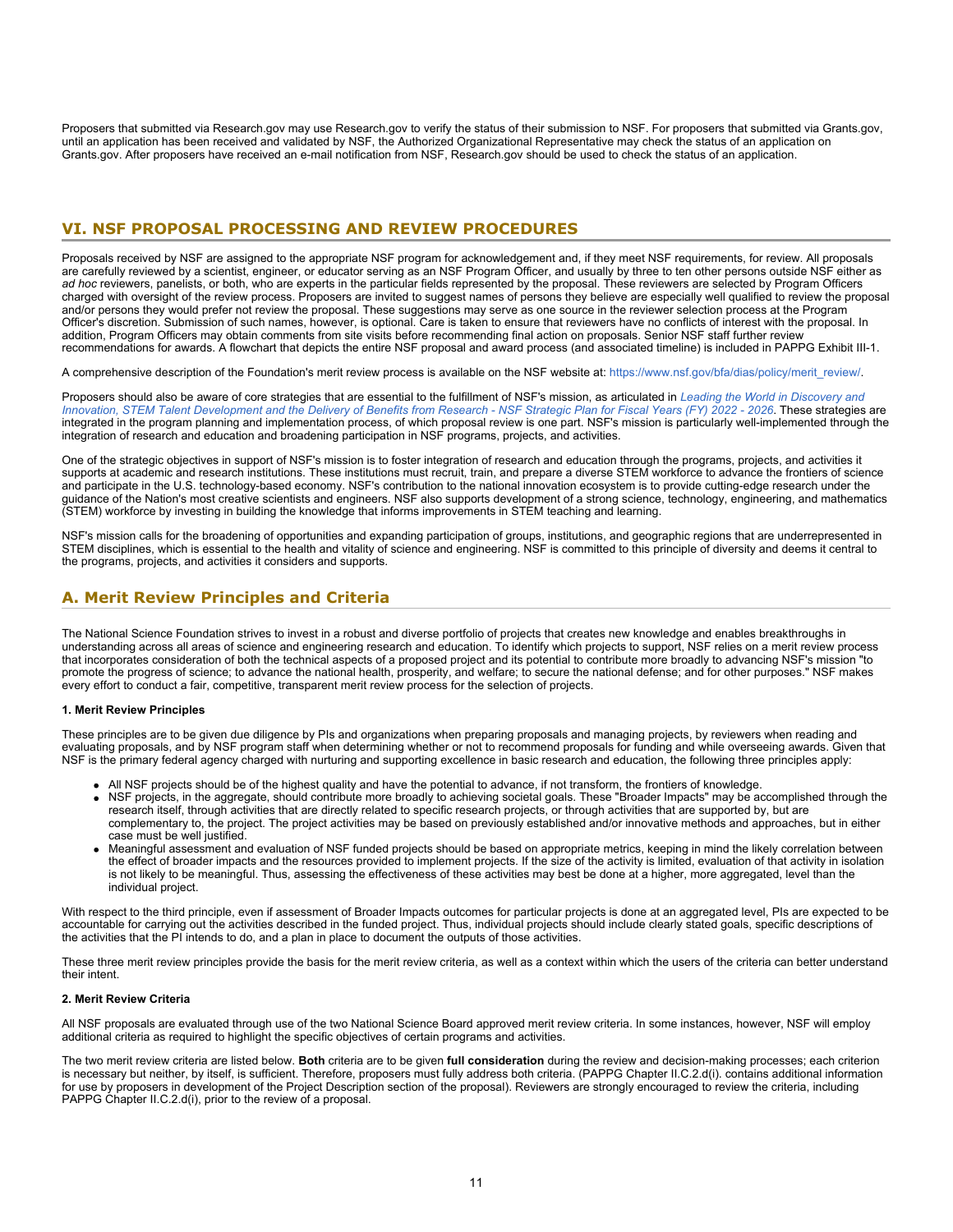When evaluating NSF proposals, reviewers will be asked to consider what the proposers want to do, why they want to do it, how they plan to do it, how they will know if they succeed, and what benefits could accrue if the project is successful. These issues apply both to the technical aspects of the proposal and the way in which the project may make broader contributions. To that end, reviewers will be asked to evaluate all proposals against two criteria:

- **Intellectual Merit:** The Intellectual Merit criterion encompasses the potential to advance knowledge; and
- **Broader Impacts:** The Broader Impacts criterion encompasses the potential to benefit society and contribute to the achievement of specific, desired societal outcomes.

The following elements should be considered in the review for both criteria:

- 1. What is the potential for the proposed activity to
	- a. Advance knowledge and understanding within its own field or across different fields (Intellectual Merit); and
		- b. Benefit society or advance desired societal outcomes (Broader Impacts)?
- 2. To what extent do the proposed activities suggest and explore creative, original, or potentially transformative concepts?
- 3. Is the plan for carrying out the proposed activities well-reasoned, well-organized, and based on a sound rationale? Does the plan incorporate a mechanism to assess success?
- 4. How well qualified is the individual, team, or organization to conduct the proposed activities?
- 5. Are there adequate resources available to the PI (either at the home organization or through collaborations) to carry out the proposed activities?

Broader impacts may be accomplished through the research itself, through the activities that are directly related to specific research projects, or through activities that are supported by, but are complementary to, the project. NSF values the advancement of scientific knowledge and activities that contribute to achievement of societally relevant outcomes. Such outcomes include, but are not limited to: full participation of women, persons with disabilities, and other underrepresented groups in science, technology, engineering, and mathematics (STEM); improved STEM education and educator development at any level; increased public scientific literacy and public engagement with science and technology; improved well-being of individuals in society; development of a diverse, globally competitive STEM workforce; increased partnerships between academia, industry, and others; improved national security; increased economic competitiveness of the United States; and enhanced infrastructure for research and education.

Proposers are reminded that reviewers will also be asked to review the Data Management Plan and the Postdoctoral Researcher Mentoring Plan, as appropriate.

#### **Additional Solicitation Specific Review Criteria**

Within the context of the Intellectual Merit and Broader Impacts criteria, reviewers will be asked to consider the following issues when preparing their reviews:

#### **For Planning proposals:**

- Is there a well-designed planning process and set of activities that will engage the relevant communities and lead to sound designs for a new community infrastructure?
- Does the proposal provide convincing evidence that the proposed infrastructure will result in compelling new CISE research and education opportunities?
- How well does the research focus that the proposed infrastructure enables fit with CISE core disciplines? Are CISE researchers involved in an integral way in the CCRI project, particularly in leadership positions?
- Does the proposal provide evidence of community need for the infrastructure as well as impending community involvement in the design and implementation of the infrastructure?
- For the Planning-M category, will this infrastructure be of *national importance*, and does it address the goals of the mid-scale research infrastructure program?
- Is there a sound project management plan, including timeline and personnel?
- Are there well described metrics to document the success of the infrastructure?

#### **For New proposals:**

- Is there an innovative or compelling CISE-centric research agenda that the infrastructure will enable and support? Is the infrastructure essential for the research agenda to move forward?
- Is there a sound plan for an integrated set of user services and tools to enable use of the infrastructure by the research community?
- How well does the proposed research focus fit with CISE core disciplines? Are CISE researchers involved in an integral way?
- Is there existing similar infrastructure that is available to the community? If so, how is this infrastructure different, and is development of the new infrastructure justified with respect to other existing infrastructure available to the community?
- Have the PIs convincingly demonstrated that the project team has the skills necessary to acquire, develop, and/or operate community research infrastructure so as to provide a high level of service and support for a broadly-based community of users?
- Is the project management plan, including timeline, costs, and personnel, realistic? Do the roles and responsibilities presented in the Project Roles and Responsibilities document reasonably justify the contribution of all the participating institutions and personnel who are funded by this project?
- Has the team demonstrated community support for the infrastructure and plans for community involvement in the development and future use of the infrastructure?
- Are there quality community outreach activities to build a diverse community of users?
- Are there well described metrics to document the success of the infrastructure?

#### **For ENS proposals:**

- How will the proposed enhancements benefit the community? Are the enhancements well-justified and appropriate? Are the proposed enhancements to the user services, tools, and resources appropriate? Do these enhancements best meet the needs of the user community? Are these enhancements fully integrated into the infrastructure system?
- Does the proposal provide convincing evidence that the existing research infrastructure has resulted in compelling new research and education opportunities?
- How well does the proposed research focus fit with CISE core disciplines? Are CISE researchers involved in an integral way?
- Have the PIs convincingly demonstrated that the project team has the skills necessary to acquire, develop, and/or operate community research infrastructure so as to provide a high level of service and support for a broadly-based community of users?
- Is the project management plan, including timeline, costs, and personnel, realistic? Do the roles and responsibilities presented in the Project Roles and Responsibilities document reasonably justify the contribution of all the participating institutions and personnel who are funded by this project?
- To what extent: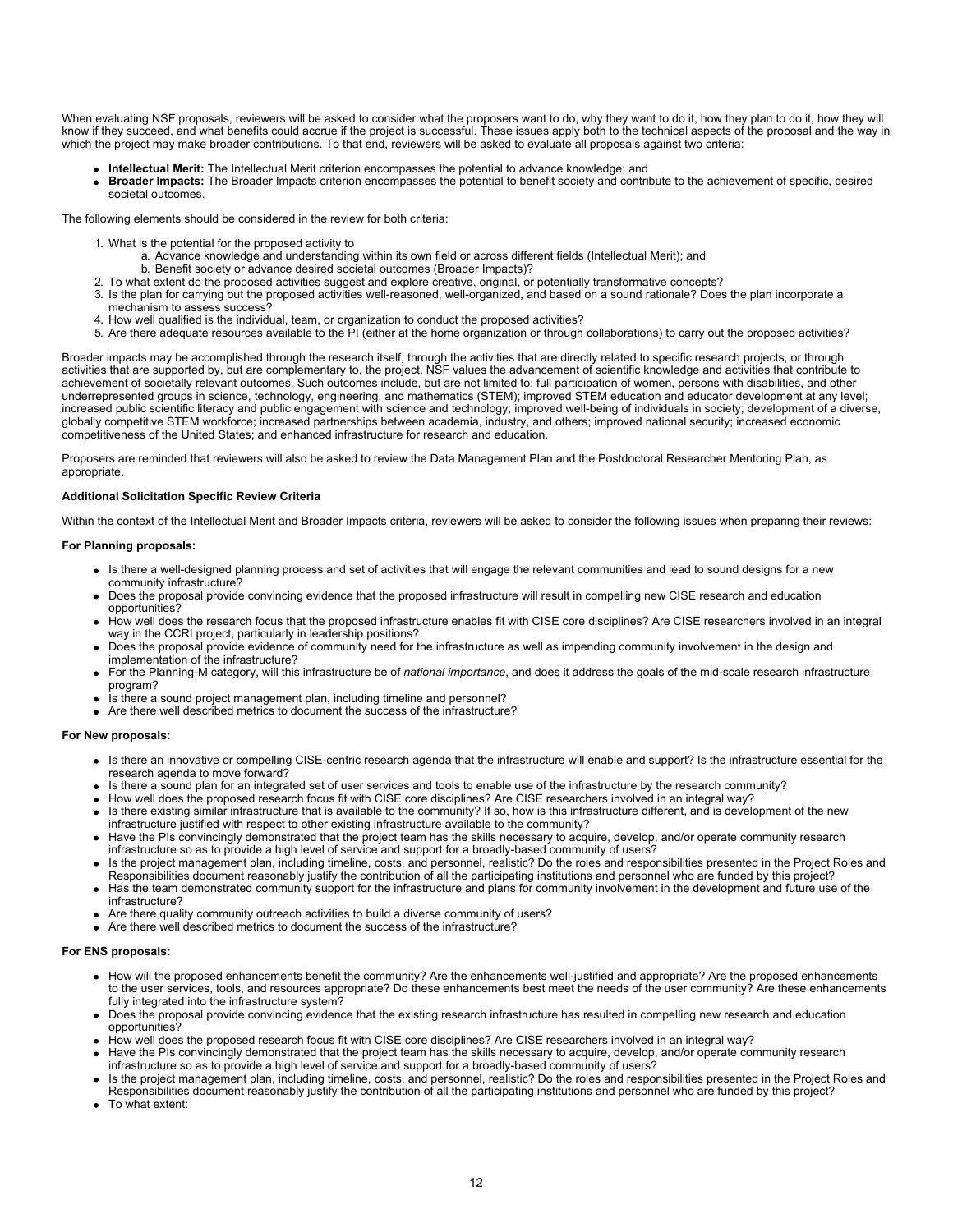Have the PIs convincingly demonstrated that they have provided a high level of user support for a broad-based research and education community;

- Is there a diverse user community actively using the infrastructure;
- Has the research community been involved in the design and development of the infrastructure and was it involved in and supports the proposed enhancements; and
- Will the research community be involved in the sustainability plans and decisions about the long-term viability and sustainment of the  $\bullet$ infrastructure?
- Is there a credible plan for achieving long-term community sustainability at the end of the CCRI funding? Are the steps in the plan realistic and appropriate?
- Are there sound plans to assemble a Community Advisory Board to help oversee the directions of the infrastructure and make sure that it meets community needs? Will the Community Advisory Board be involved in shaping community outreach plans and support?
- Are there well described metrics to document the success of the infrastructure?

#### **For Grand proposals**:

- Is there a research vision for the project that is innovative and bold and that could lead to advancing CISE research frontiers? How well does the proposed research focus fit with CISE core disciplines?
- How robust is the overall infrastructure including the basic infrastructure and the accompanying suite of user services, tools and resources, and community outreach plan? Will this infrastructure have significant value to the CISE research community?
- Does the team that is proposing the infrastructure have the expertise and community recognition needed to lead a **Grand** community effort and help shape the resource to meet community needs?
- Is there a sound set of community engagement and outreach activities that will involve the research community in the design, development, and evaluation of the infrastructure? Are there quality community outreach activities to build a diverse community of users?
- Is existing similar infrastructure available to the community? If so, how is this infrastructure different, and is development of the new infrastructure or enhancement justified with respect to other existing infrastructure available to the community?
- Is the project management plan, including timeline, costs, and personnel, realistic? Do the roles and responsibilities presented in the Supplementary Document reasonably justify the contribution of all the participating institutions and personnel? Are CISE researchers involved in an integral way, particularly in leadership positions?
- For projects involving enhancements to existing community research infrastructure, to what extent:
	- Do the PIs convincingly demonstrate that they have provided a high level of user support for a broad-based research and education community;
	- Is there a diverse user community actively using the infrastructure;
	- Has the research community been involved in the design and development of the infrastructure and was it involved in and supportive of the proposed enhancements; and
	- Will the research community be involved in the sustainability plans and decisions about the long-term viability and sustainment of the  $\bullet$ infrastructure?
- Is there a vision for long-term community sustainment of the infrastructure?
- Are there sound plans to assemble a Community Advisory Board to help oversee the directions of the infrastructure and make sure that it meets community needs? Will the Community Advisory Board be involved in shaping community outreach plans and support?
- Are there well described metrics to document the success of the infrastructure?

### <span id="page-12-0"></span>**B. Review and Selection Process**

Proposals submitted in response to this program solicitation will be reviewed by Ad hoc Review and/or Panel Review.

Reviewers will be asked to evaluate proposals using two National Science Board approved merit review criteria and, if applicable, additional program specific criteria. A summary rating and accompanying narrative will generally be completed and submitted by each reviewer and/or panel. The Program Officer assigned to manage the proposal's review will consider the advice of reviewers and will formulate a recommendation.

After scientific, technical and programmatic review and consideration of appropriate factors, the NSF Program Officer recommends to the cognizant Division Director whether the proposal should be declined or recommended for award. NSF strives to be able to tell applicants whether their proposals have been declined or recommended for funding within six months. Large or particularly complex proposals or proposals from new awardees may require additional review and processing time. The time interval begins on the deadline or target date, or receipt date, whichever is later. The interval ends when the Division Director acts upon the Program Officer's recommendation.

After programmatic approval has been obtained, the proposals recommended for funding will be forwarded to the Division of Grants and Agreements or the Division of Acquisition and Cooperative Support for review of business, financial, and policy implications. After an administrative review has occurred, Grants and Agreements Officers perform the processing and issuance of a grant or other agreement. Proposers are cautioned that only a Grants and Agreements Officer may make commitments, obligations or awards on behalf of NSF or authorize the expenditure of funds. No commitment on the part of NSF should be inferred from technical or budgetary discussions with a NSF Program Officer. A Principal Investigator or organization that makes financial or personnel commitments in the absence of a grant or cooperative agreement signed by the NSF Grants and Agreements Officer does so at their own risk.

Once an award or declination decision has been made, Principal Investigators are provided feedback about their proposals. In all cases, reviews are treated as confidential documents. Verbatim copies of reviews, excluding the names of the reviewers or any reviewer-identifying information, are sent to the Principal Investigator/Project Director by the Program Officer. In addition, the proposer will receive an explanation of the decision to award or decline funding.

# <span id="page-12-1"></span>**VII. AWARD ADMINISTRATION INFORMATION**

# <span id="page-12-2"></span>**A. Notification of the Award**

Notification of the award is made to *the submitting organization* by an NSF Grants and Agreements Officer. Organizations whose proposals are declined will be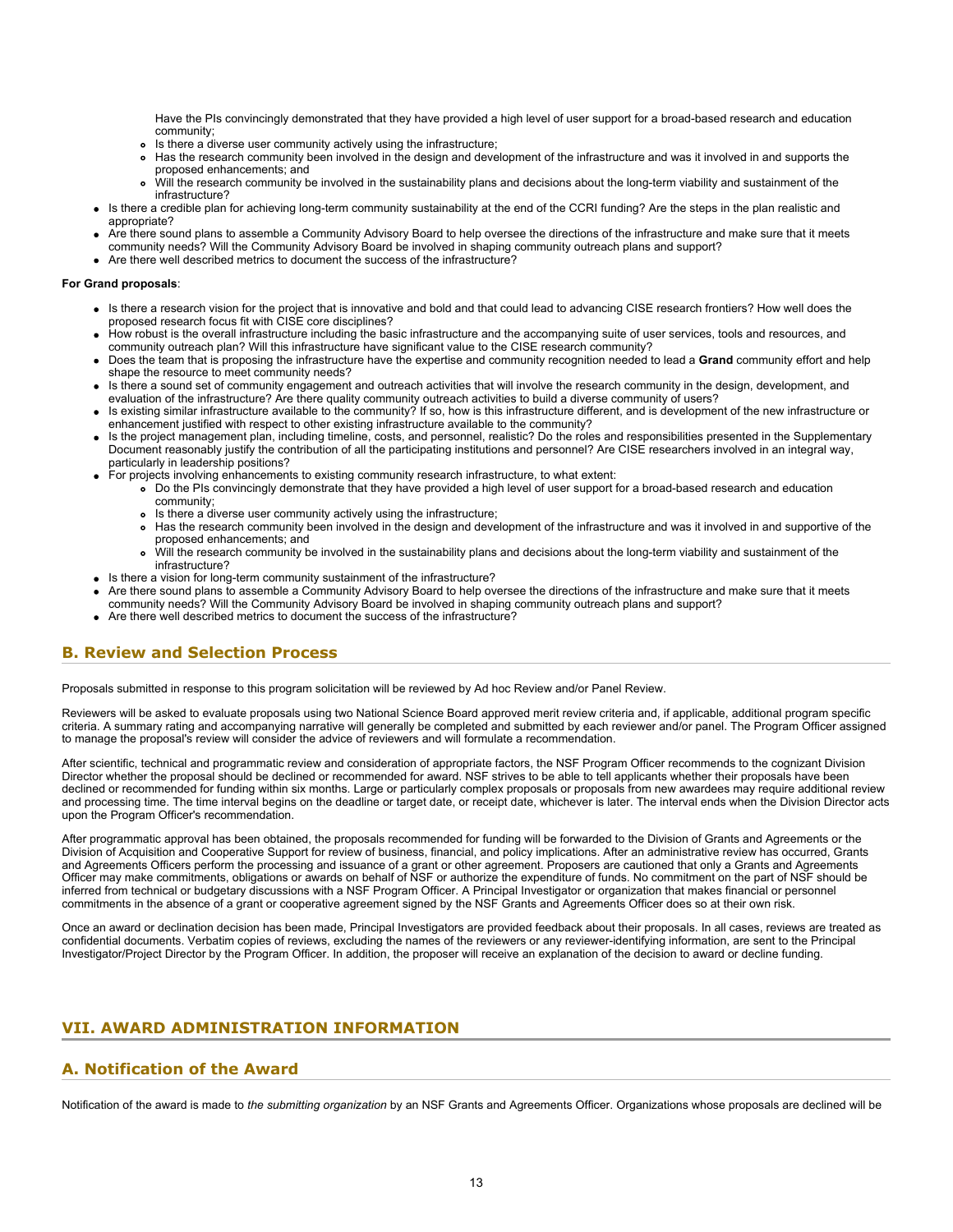advised as promptly as possible by the cognizant NSF Program administering the program. Verbatim copies of reviews, not including the identity of the reviewer, will be provided automatically to the Principal Investigator. (See Section VI.B. for additional information on the review process.)

# <span id="page-13-0"></span>**B. Award Conditions**

An NSF award consists of: (1) the award notice, which includes any special provisions applicable to the award and any numbered amendments thereto; (2) the budget, which indicates the amounts, by categories of expense, on which NSF has based its support (or otherwise communicates any specific approvals or disapprovals of proposed expenditures); (3) the proposal referenced in the award notice; (4) the applicable award conditions, such as Grant General Conditions (GC-1)\*; or Research Terms and Conditions\* and (5) any announcement or other NSF issuance that may be incorporated by reference in the award notice. Cooperative agreements also are administered in accordance with NSF Cooperative Agreement Financial and Administrative Terms and Conditions (CA-FATC) and the applicable Programmatic Terms and Conditions. NSF awards are electronically signed by an NSF Grants and Agreements Officer and transmitted electronically to the organization via e-mail.

\*These documents may be accessed electronically on NSF's Website at [https://www.nsf.gov/awards/managing/award\\_conditions.jsp?org=NSF](https://www.nsf.gov/awards/managing/award_conditions.jsp?org=NSF). Paper copies may be obtained from the NSF Publications Clearinghouse, telephone (703) 292-8134 or by e-mail from [nsfpubs@nsf.gov.](mailto:nsfpubs@nsf.gov)

More comprehensive information on NSF Award Conditions and other important information on the administration of NSF awards is contained in the NSF *Proposal & Award Policies & Procedures Guide* (PAPPG) Chapter VII, available electronically on the NSF Website at [https://www.nsf.gov/publications/pub\\_summ.jsp?ods\\_key=pappg.](https://www.nsf.gov/publications/pub_summ.jsp?ods_key=pappg)

#### **Administrative and National Policy Requirements**

#### **Build America, Buy America**

As expressed in Executive Order 14005, [Ensuring the Future is Made in All of America by All of America's Workers](https://www.federalregister.gov/documents/2021/01/28/2021-02038/ensuring-the-future-is-made-in-all-of-america-by-all-of-americas-workers) (86 FR 7475), it is the policy of the executive branch to use terms and conditions of Federal financial assistance awards to maximize, consistent with law, the use of goods, products, and materials produced in, and services offered in, the United States.

Consistent with the requirements of the Build America, Buy America Act (Pub. L. 117-58, Division G, Title IX, Subtitle A, November 15, 2021), no funding made available through this funding opportunity may be obligated for an award unless all iron, steel, manufactured products, and construction materials used in the project are produced in the United States. For additional information, visit NSF's [Build America, Buy America](https://beta.nsf.gov/funding/build-america-buy-america) webpage.

#### **Special Award Conditions:**

Funds for years four and five of **Grand** awards will depend on: a) a successful site visit in year three of the project and, b) approval by the cognizant NSF Program officer, by the end of year three, of a sustainability plan for operations beyond the five-year period of the award.

### <span id="page-13-1"></span>**C. Reporting Requirements**

For all multi-year grants (including both standard and continuing grants), the Principal Investigator must submit an annual project report to the cognizant Program Officer no later than 90 days prior to the end of the current budget period. (Some programs or awards require submission of more frequent project reports). No later than 120 days following expiration of a grant, the PI also is required to submit a final project report, and a project outcomes report for the general public.

Failure to provide the required annual or final project reports, or the project outcomes report, will delay NSF review and processing of any future funding increments as well as any pending proposals for all identified PIs and co-PIs on a given award. PIs should examine the formats of the required reports in advance to assure availability of required data.

PIs are required to use NSF's electronic project-reporting system, available through Research.gov, for preparation and submission of annual and final project reports. Such reports provide information on accomplishments, project participants (individual and organizational), publications, and other specific products and impacts of the project. Submission of the report via Research.gov constitutes certification by the PI that the contents of the report are accurate and complete. The project outcomes report also must be prepared and submitted using Research.gov. This report serves as a brief summary, prepared specifically for the public, of the nature and outcomes of the project. This report will be posted on the NSF website exactly as it is submitted by the PI.

More comprehensive information on NSF Reporting Requirements and other important information on the administration of NSF awards is contained in the *NSF Proposal & Award Policies & Procedures Guide* (PAPPG) Chapter VII, available electronically on the NSF Website at [https://www.nsf.gov/publications/pub\\_summ.jsp?ods\\_key=pappg.](https://www.nsf.gov/publications/pub_summ.jsp?ods_key=pappg)

Additional reporting criteria include community usage and involvement. Reports must document metrics relevant to the proposal goals and address measurement and evaluation of the infrastructure. Possible metrics to consider are usability of infrastructure for researchers, diversity of users, publications that report experiments done on the infrastructure (especially by researchers other than the PIs). For Medium and Grand awards, all project reports should include usage data such as the number of external users, diversity of experimenters, percentage of facility utilization, publications (both by the PI team and external users) that used the infrastructure for research.

### <span id="page-13-2"></span>**VIII. AGENCY CONTACTS**

*Please note that the program contact information is current at the time of publishing. See program website for any updates to the points of contact.*

General inquiries regarding this program should be made to:

- Mimi McClure, Program Director, CISE/CNS, telephone: (703) 292-8950, email: [mmcclure@nsf.gov](mailto:mmcclure@nsf.gov)
- Tatiana D. Korelsky, Program Director, CISE/IIS, telephone: (703) 292-8930, email: [tkorelsk@nsf.gov](mailto:tkorelsk@nsf.gov)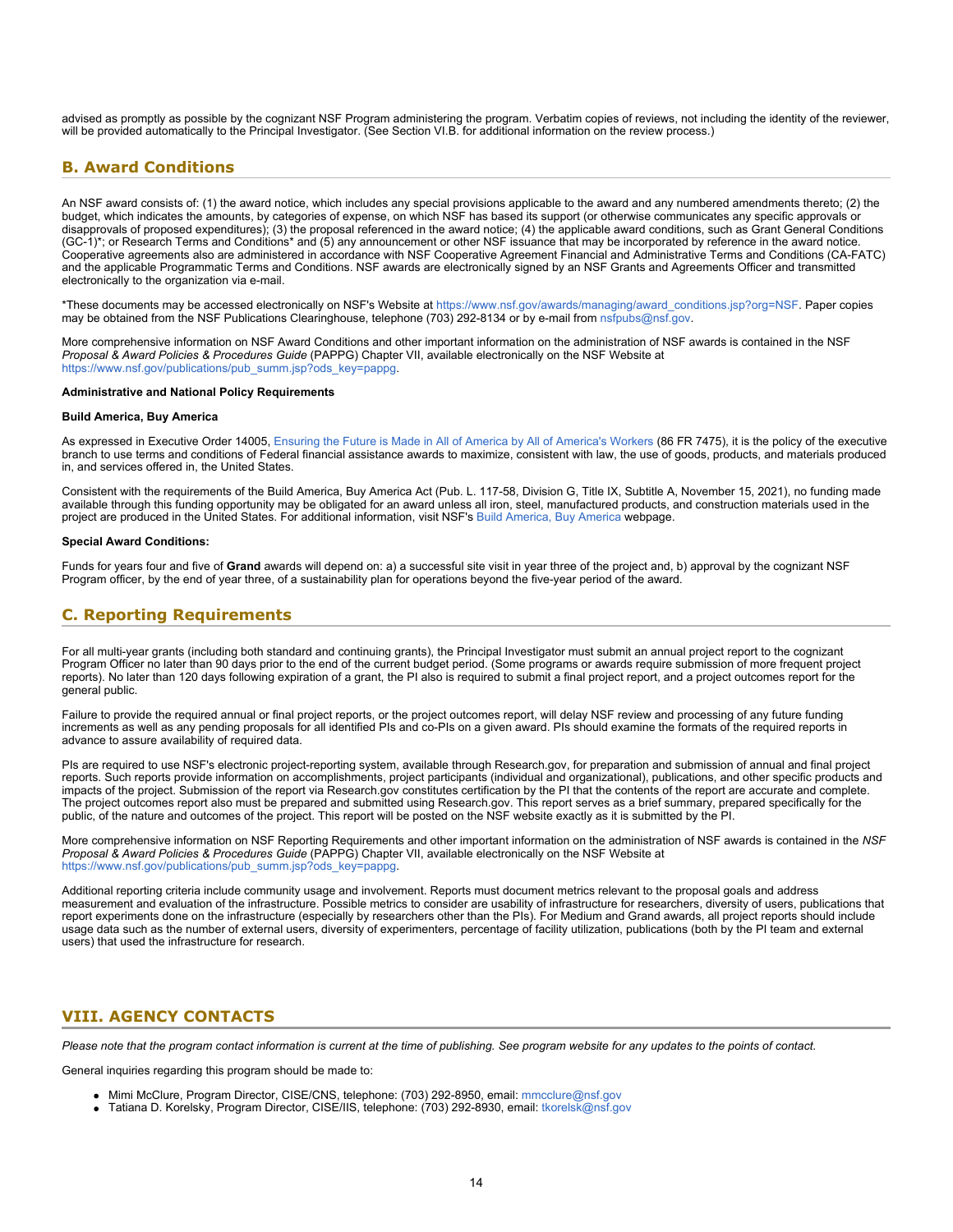- Yuanyuan Yang, Program Director, CISE/CCF, telephone: (703) 292-8067, email: [yyang@nsf.gov](mailto:yyang@nsf.gov)
- Deepankar Medhi, telephone: (703) 292-2935, email: [dmedhi@nsf.gov](mailto:dmedhi@nsf.gov)

For questions related to the use of FastLane or Research.gov, contact:

- FastLane and Research.gov Help Desk: 1-800-673-6188
- FastLane Help Desk e-mail: [fastlane@nsf.gov](mailto:fastlane@nsf.gov)
- **Research.gov Help Desk e-mail: [rgov@nsf.gov](mailto:rgov@nsf.gov)**

For questions relating to Grants.gov contact:

Grants.gov Contact Center: If the Authorized Organizational Representatives (AOR) has not received a confirmation message from Grants.gov within 48 hours of submission of application, please contact via telephone: 1-800-518-4726; e-mail: [support@grants.gov](mailto:support@grants.gov).

### <span id="page-14-0"></span>**IX. OTHER INFORMATION**

The NSF website provides the most comprehensive source of information on NSF Directorates (including contact information), programs and funding opportunities. Use of this website by potential proposers is strongly encouraged. In addition, "NSF Update" is an information-delivery system designed to keep potential proposers and other interested parties apprised of new NSF funding opportunities and publications, important changes in proposal and award policies and procedures, and upcoming NSF [Grants Conferences](https://www.nsf.gov/bfa/dias/policy/outreach.jsp). Subscribers are informed through e-mail or the user's Web browser each time new publications are issued that match their identified interests. "NSF Update" also is available on [NSF's website](https://www.nsf.gov/cgi-bin/goodbye?https://public.govdelivery.com/accounts/USNSF/subscriber/new?topic_id=USNSF_179).

Grants.gov provides an additional electronic capability to search for Federal government-wide grant opportunities. NSF funding opportunities may be accessed via this mechanism. Further information on Grants.gov may be obtained at [https://www.grants.gov](https://www.grants.gov/).

### **ABOUT THE NATIONAL SCIENCE FOUNDATION**

The National Science Foundation (NSF) is an independent Federal agency created by the National Science Foundation Act of 1950, as amended (42 USC 1861-75). The Act states the purpose of the NSF is "to promote the progress of science; [and] to advance the national health, prosperity, and welfare by supporting research and education in all fields of science and engineering."

NSF funds research and education in most fields of science and engineering. It does this through grants and cooperative agreements to more than 2,000 colleges, universities, K-12 school systems, businesses, informal science organizations and other research organizations throughout the US. The Foundation accounts for about one-fourth of Federal support to academic institutions for basic research.

NSF receives approximately 55,000 proposals each year for research, education and training projects, of which approximately 11,000 are funded. In addition, the Foundation receives several thousand applications for graduate and postdoctoral fellowships. The agency operates no laboratories itself but does support National Research Centers, user facilities, certain oceanographic vessels and Arctic and Antarctic research stations. The Foundation also supports cooperative research between universities and industry, US participation in international scientific and engineering efforts, and educational activities at every academic level.

*Facilitation Awards for Scientists and Engineers with Disabilities* (FASED) provide funding for special assistance or equipment to enable persons with disabilities to work on NSF-supported projects. See the *NSF Proposal & Award Policies & Procedures Guide* Chapter II.E.6 for instructions regarding preparation of these types of proposals.

The National Science Foundation has Telephonic Device for the Deaf (TDD) and Federal Information Relay Service (FIRS) capabilities that enable individuals with hearing impairments to communicate with the Foundation about NSF programs, employment or general information. TDD may be accessed at (703) 292- 5090 and (800) 281-8749, FIRS at (800) 877-8339.

The National Science Foundation Information Center may be reached at (703) 292-5111.

The National Science Foundation promotes and advances scientific progress in the United States by competitively awarding grants and cooperative agreements for research and education in the sciences, mathematics, and engineering.

To get the latest information about program deadlines, to download copies of NSF publications, and to access abstracts of awards, visit the NSF Website at [https://www.nsf.gov](https://www.nsf.gov/)

| • Location:                                            | 2415 Eisenhower Avenue, Alexandria, VA 22314 |
|--------------------------------------------------------|----------------------------------------------|
| • For General Information<br>(NSF Information Center): | (703) 292-5111                               |
| • TDD (for the hearing-impaired):                      | (703) 292-5090                               |
| • To Order Publications or Forms:                      |                                              |
| Send an e-mail to:                                     | nsfpubs@nsf.gov                              |
| or telephone:                                          | (703) 292-8134                               |